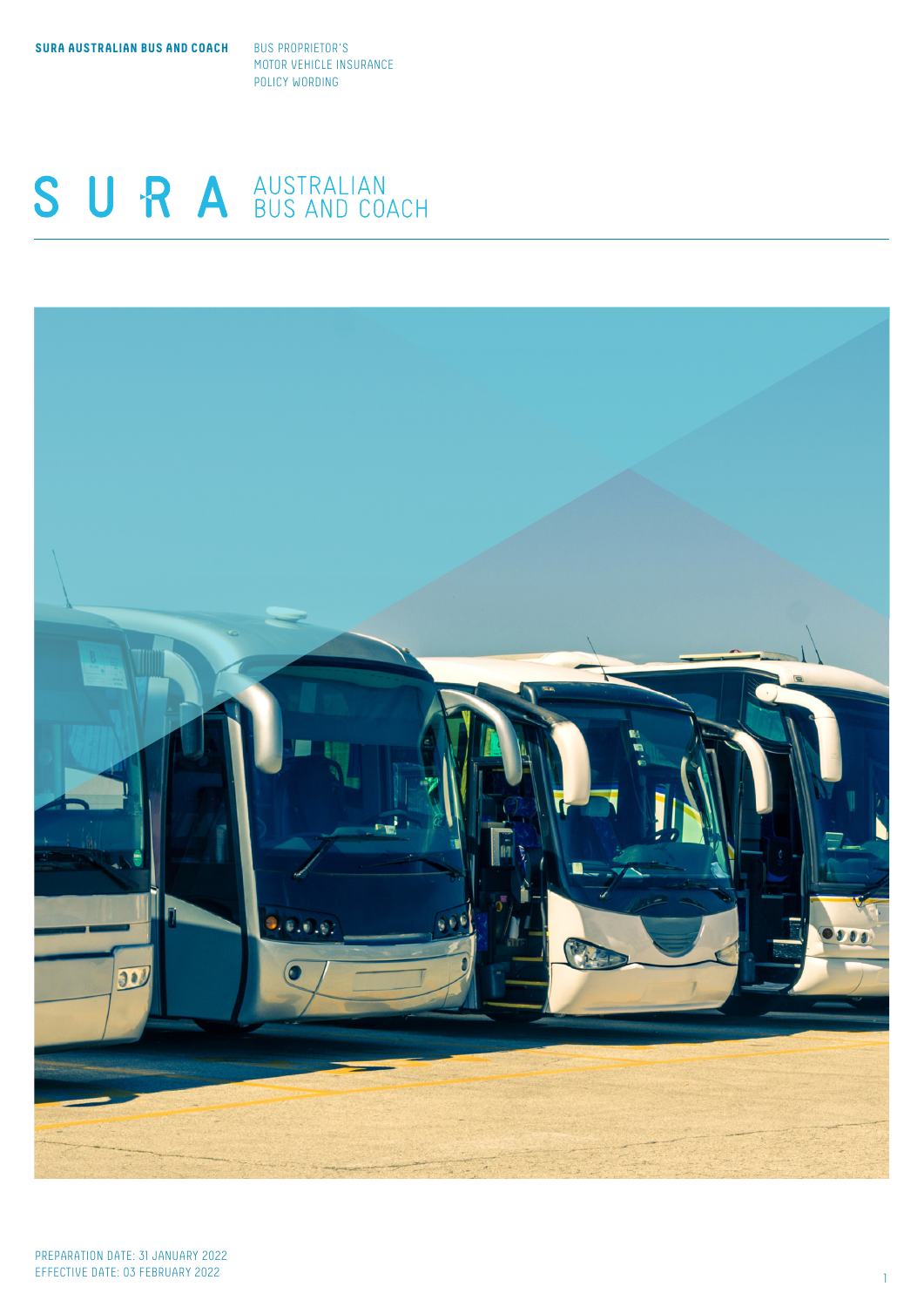# CONTENTS

| <b>ABOUT THIS PRODUCT DISCLOSURE STATEMENT</b>                                                                                                                                                                                                                                                                                                                                                                                                                                                                                                                                                                                                                                       | 3                                                                                                                 |
|--------------------------------------------------------------------------------------------------------------------------------------------------------------------------------------------------------------------------------------------------------------------------------------------------------------------------------------------------------------------------------------------------------------------------------------------------------------------------------------------------------------------------------------------------------------------------------------------------------------------------------------------------------------------------------------|-------------------------------------------------------------------------------------------------------------------|
| <b>INTRODUCTION</b><br><b>DEFINED TERMS</b><br>PART ONE: IMPORTANT INFORMATION<br>PART TWO: POLICY TERMS AND CONDITIONS<br>ABOUT AUSTRALIAN BUS AND COACH<br><b>ABOUT THE INSURERS</b>                                                                                                                                                                                                                                                                                                                                                                                                                                                                                               | $\overline{3}$<br>$\overline{3}$<br>$\overline{3}$<br>3<br>4<br>4                                                 |
| <b>PART ONE - IMPORTANT INFORMATION</b>                                                                                                                                                                                                                                                                                                                                                                                                                                                                                                                                                                                                                                              | 5                                                                                                                 |
| SIGNIFICANT FEATURES AND BENEFITS<br>ADDITIONAL BENEFITS APPLICABLE TO SECTION ONE OF THIS<br>POLICY<br>ADDITIONAL BENEFITS APPLICABLE TO SECTIONS ONE AND<br><b>TWO OF THIS POLICY</b><br><b>OPTIONAL EXTENSION</b><br>OPTIONAL EXTENSION APPLICABLE TO SECTION TWO<br>OF THIS POLICY<br>THE POLICY DOES NOT COVER CERTAIN THINGS<br><b>SIGNIFICANT RISKS</b><br>THE COST OF THIS INSURANCE POLICY<br>PRIVACY STATEMENT<br>THE GENERAL INSURANCE CODE OF PRACTICE<br>FINANCIAL CLAIMS SCHEME<br><b>HOW TO MAKE A CLAIM</b><br><b>DISPUTE RESOLUTION PROCESS</b><br><b>TAXATION IMPLICATIONS</b><br>COOLING OFF PERIOD<br>CANCELLING YOUR POLICY<br>PREVENTING OUR RIGHT OF RECOVERY | 5<br>6<br>6<br>6<br>6<br>$\overline{7}$<br>8<br>8<br>$\overline{9}$<br>10<br>10<br>10<br>10<br>10<br>10<br>Ш<br>Ш |
| <b>PART TWO - POLICY TERMS AND CONDITIONS</b>                                                                                                                                                                                                                                                                                                                                                                                                                                                                                                                                                                                                                                        | 12                                                                                                                |
| <b>OUR AGREEMENT WITH YOU</b><br>COVER COMES TO AN END FOLLOWING TOTAL LOSS<br>PROVIDING EVIDENCE AND INFORMATION<br><b>FINANCIER</b><br>HOW GOODS AND SERVICES TAX AFFECTS                                                                                                                                                                                                                                                                                                                                                                                                                                                                                                          | 12<br>12<br>12<br>12                                                                                              |
| <b>ANY PAYMENTS WE MAKE</b><br>GENERAL DEFINITIONS APPLICABLE TO THIS POLICY<br>DEFINITIONS APPLICABLE TO SECTION ONE OF THIS POLICY<br>DEFINITIONS APPLICABLE TO SECTION TWO OF THIS POLICY<br><b>TYPES OF COVER</b><br>HOW GOODS AND SERVICES TAX AFFECTS ANY PAYMENTS<br><b>WE MAKE</b>                                                                                                                                                                                                                                                                                                                                                                                           | 13<br>13<br>14<br>14<br>14<br>15                                                                                  |

|                          | <b>SECTION ONE - OWN DAMAGE</b>                                                                                                                       | 17             |
|--------------------------|-------------------------------------------------------------------------------------------------------------------------------------------------------|----------------|
| $1.1 -$<br>$1.2^{\circ}$ | INSURING CLAUSE - WHAT YOU ARE INSURED AGAINST<br>CLAIMS SETTLEMENT - WHAT WE WILL PAY<br>1.3 AUTOMATIC EXTENSIONS APPLICABLE TO SECTION ONE          | 17<br>17<br>17 |
| 1.4                      | EXCLUSIONS APPLICABLE TO SECTION ONE<br>- WHAT YOU ARE NOT INSURED AGAINST                                                                            | 20             |
|                          | <b>SECTION TWO - THIRD PARTY LIABILITY (APPLICABLE</b>                                                                                                |                |
|                          | <b>TO REGISTERED INSURED VEHICLES ONLY)</b>                                                                                                           | 22             |
| 2.1                      | INSURING CLAUSE - WHAT YOU ARE INSURED AGAINST<br>2.2 LIMIT OF LIABILITY - MAXIMUM AMOUNT PAYABLE<br>UNDER SECTION TWO                                | 22<br>22       |
| 2.3                      | <b>LEGAL COSTS</b>                                                                                                                                    | 22             |
|                          | 2.4 AUTOMATIC EXTENSIONS APPLICABLE TO SECTION TWO<br>2.5 OPTIONAL EXTENSION APPLICABLE TO SECTION TWO<br><b>EXCLUSIONS APPLICABLE TO SECTION TWO</b> | 22<br>24       |
| 2.6                      | - WHAT YOU ARE NOT INSURED AGAINST                                                                                                                    | 24             |
|                          | <b>GENERAL CONDITIONS</b>                                                                                                                             | 26             |
|                          | 5.1 ACCIDENTS/LOSSES AFFECT YOUR RENEWAL PREMIUM                                                                                                      | 26             |
| 5.2                      | ALL PERSONS OR COMPANIES BOUND BY THIS POLICY                                                                                                         |                |
|                          | AND ITS PROVISIONS<br>5.3 BREACH OF POLICY CONDITIONS                                                                                                 | 26<br>26       |
|                          | 5.4 CANCELLING YOUR POLICY                                                                                                                            | 26             |
|                          | 5.5 CHANGES TO INFORMATION PREVIOUSLY ADVISED                                                                                                         | 26             |
|                          | 5.6 CHANGING YOUR POLICY                                                                                                                              | 27             |
|                          | 5.7 FINANCIER                                                                                                                                         | 27             |
|                          | 5.8 GOVERNING LAW<br>5.9 NOTICES                                                                                                                      | 27<br>27       |
|                          | 5.10 OTHER INSURANCES COVERING THE SAME LOSS,                                                                                                         |                |
|                          | DAMAGE OR LIABILITY                                                                                                                                   | 27             |
|                          | 5.11 OTHER INTERESTS                                                                                                                                  | 27             |
|                          | 5.12 PROTECTION OF INSURED VEHICLES<br>YOU MUST TAKE ALL REASONABLE PRECAUTIONS                                                                       |                |
|                          | <b>FOR THE CARE</b>                                                                                                                                   | 27             |
|                          | 5.13 CAR SHARINGL                                                                                                                                     | 27             |
|                          | 5.14 WAIVER OF SUBROGATION                                                                                                                            | 28             |
|                          | 5.15 REFERENCES TO LEGISLATION                                                                                                                        | 28             |
|                          | <b>CLAIMS PROCEDURE AND CONDITIONS</b>                                                                                                                |                |
|                          | (APPLICABLE TO THIS POLICY)                                                                                                                           | 29             |
|                          | 6.1 EXCESS - WHAT YOU MUST PAY IF YOU MAKE A CLAIM                                                                                                    | 29             |
|                          | 6.2 REPAIRER OF YOUR CHOICE<br>6.3 REPAIR GUARANTEE                                                                                                   | 30<br>30       |
|                          | 6.4 WHAT YOU MUST DO AFTER AN ACCIDENT OR THEFT                                                                                                       | 30             |
|                          | 6.5 WHAT YOU MUST NOT DO AFTER AN ACCIDENT OR THEFT<br>6.6 HOW CLAIMS ADMINISTRATION AND LEGAL                                                        | 30             |
|                          | PROCEEDINGS ARE UNDERTAKEN BY US                                                                                                                      | 30             |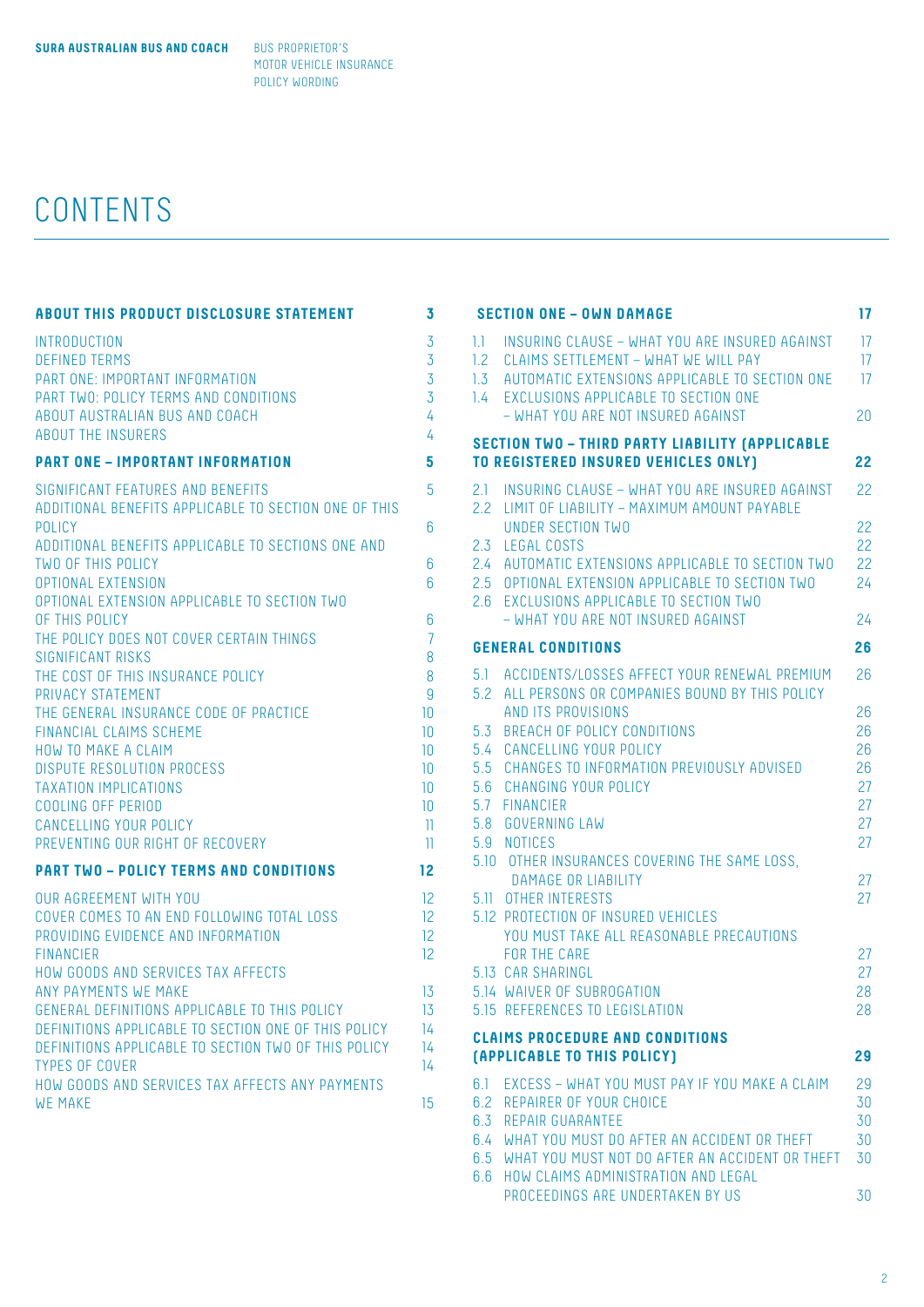# ABOUT THIS PRODUCT DISCLOSURE STATEMENT

# **INTRODUCTION**

This booklet is a product disclosure statement and contains two separate parts:

Part One: Important Information

Part Two: Policy Terms and Conditions

Please read Parts One and Two of this PDS carefully.

# **DEFINED TERMS**

Some key words and terms Used in this PDS have a special meaning (Defined Terms). These defined terms will appear with capital letters. These defined terms are listed in pages 16-20 of Part Two: Policy Terms and Conditions.

# **PART ONE: IMPORTANT INFORMATION**

Part One of this PDS contains Important Information about your Policy and is designed to assist You to make informed choices about Your insurance needs. It gives a summary of some significant benefits and risks associated with this Policy (You need to refer to Part Two Policy Terms and Conditions for full details)

Part One of the PDS also contains information about costs, Our dispute resolution system, Your cooling off rights and other relevant information, including other rights, terms, conditions and obligations attaching to this Policy

# **PART TWO: POLICY TERMS AND CONDITIONS**

Part Two of this PDS contains the standard Policy terms and conditions of this insurance which will form part of the terms of your contract with us if the Policy is issued.

If We issue You with a Policy, You will be given a Policy Schedule. The Policy Schedule sets out certain additional terms applicable to Your Policy, and also lists the Insured Vehicles covered under the Policy under the Insured Vehicle Listing that forms part of the Policy Schedule. The Policy Schedule must be read together with Part 2 Policy Terms and Conditions of this PDS and any other documents we agree with you will form part of Your Policy that we issue to You.

Where we agree documents other than this PDS and the Policy Schedule will form part of the Policy, any such documents will be dated and will include a statement identifying them as part of the Policy or PDS.

If any major omissions, updates or corrections need to be made to the PDS and Policy a supplementary PDS and Policy may be provided. In either case the relevant document will be provided to You with the PDS and Policy.

The Part 2 Policy Terms and Conditions, the Policy Schedule and any other documents we agree with you will form part of Your Policy, We send to You are evidence of Your legal contract with Us so please keep them in a safe and convenient place for future reference.

If You require further information about the Policy, please contact Your nominated agent in the first instance or ask Us.

The address and telephone number of SURA Australian Bus and Coach is on Your Policy Schedule.

You should keep this PDS and Policy Schedule and any other documents we agree with you will form part of Your Policy that we issue to You, together in a safe and convenient place for future reference.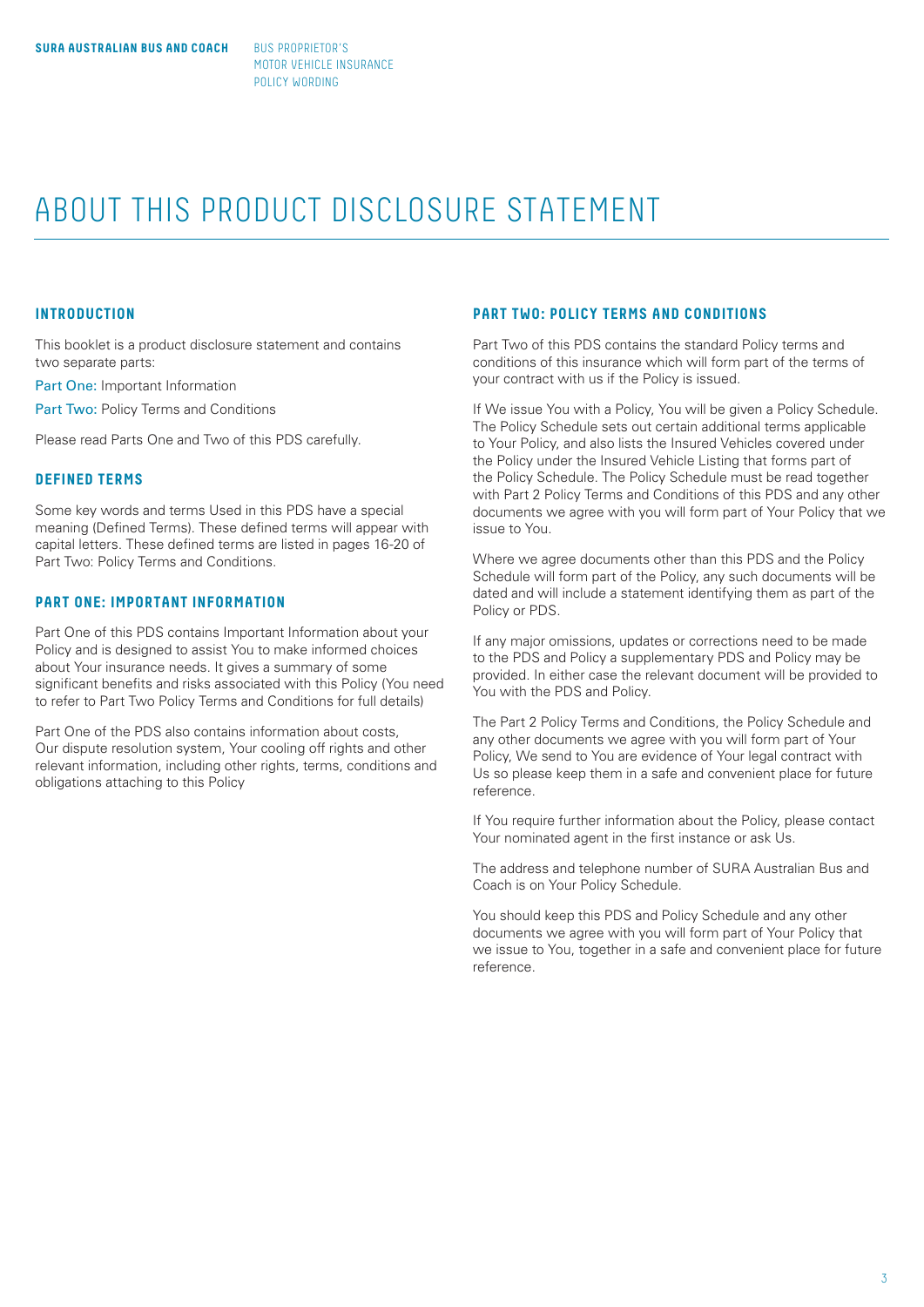# **ABOUT SURA AUSTRALIAN BUS AND COACH**

SURA Australian Bus and Coach (ABC) is a Trading Name of SURA Pty Ltd ABN 36 115 672 350, AFSL 294313. SURA Australian Bus and Coach has developed this Bus Proprietor's Motor Vehicle Insurance Policy which is underwritten by the insurers referred to below.

SURA Pty Ltd has an authority from the insurers to arrange, enter into, bind and administer this insurance for the Insurers. They will be acting as agent of the Insurers, not as Your agent.

If you require further information, please contact your nominated agent or SURA Australian Bus and Coach.

You should contact ABC in the first instance in relation to this insurance, including in respect of any matters relating to claims.

# Our contact details are:

Level 14, 141 Walker Street North Sydney NSW 2059 Telephone: 02 9930 9500

# **ABOUT THE INSURERS**

This insurance is underwritten by QBE Insurance (Australia) Limited (QBE) ABN 78 003 191 035 AFSL 239545 authorised Australian insurers, regulated by the Australian Prudential Regulation Authority ('APRA').

QBE Insurance (Australia) Limited ABN 78 003 191 035 AFSL 239545 is a member of the QBE Insurance Group Limited ABN 28 008 485 014 (ASX: QBE). QBE Insurance Group is Australia's largest international general insurance and reinsurance group, and one of the largest insurers and reinsurers in the world.

# QBE's contact details are:

GPO Box 9972 Sydney, NSW 2001 You should contact ABC in the first instance in relation to this insurance, including in respect of any matters relating to claims.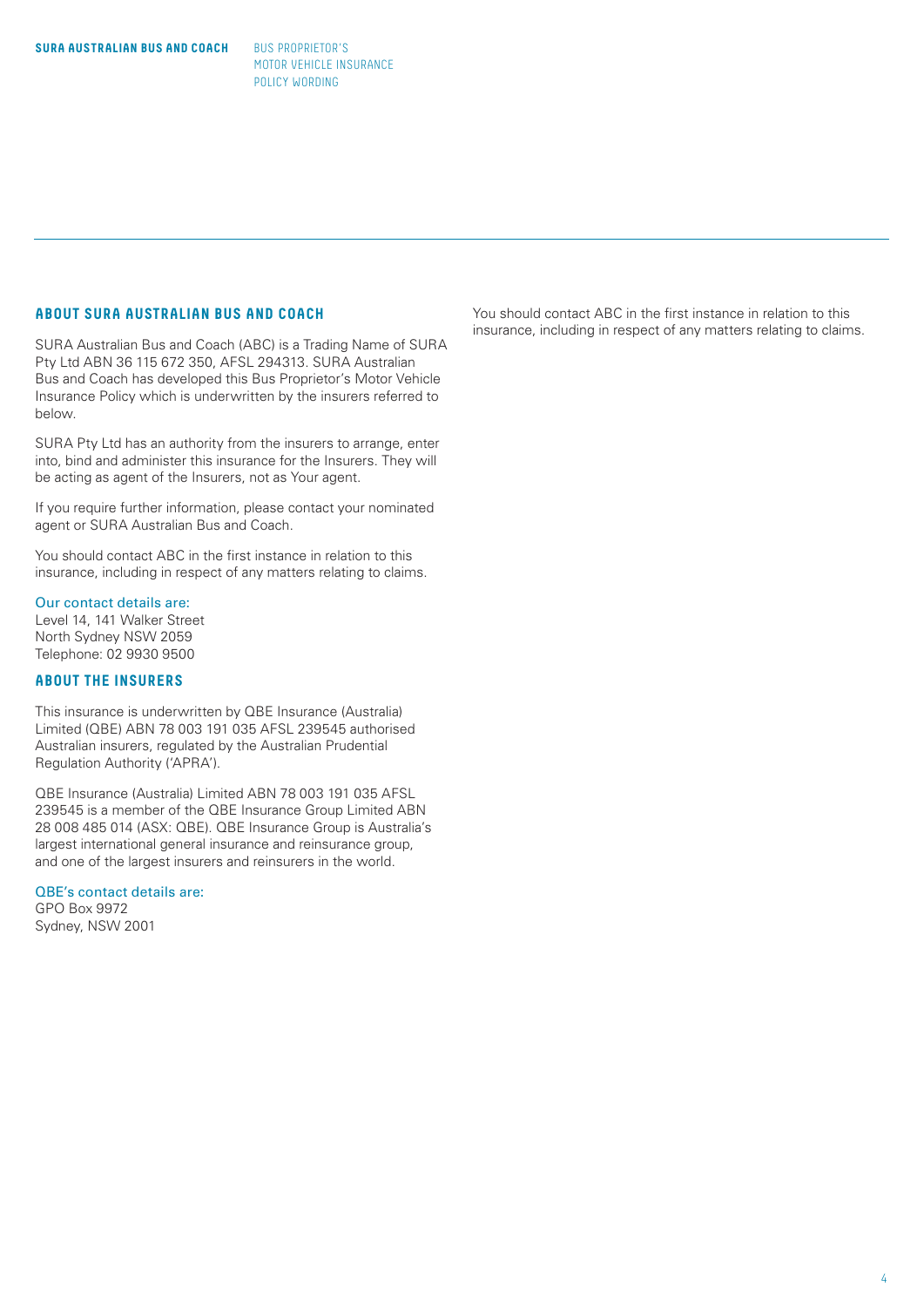# PART ONE – IMPORTANT INFORMATION

# **SIGNIFICANT FEATURES AND BENEFITS**

Features and benefits of this Policy depend on which Section(s) of cover in Part Two of the PDS You are issued with by Us.

#### **Cover sections**

There are two Sections of this Policy concerning your cover.

a) Section One covers accidental loss of or damage to Your Insured Vehicle (including from theft or attempted theft); and

b) Section Two covers Your liability to third parties for property damage and/or bodily injury caused by or arising from the use of Your Registered Insured Vehicle;

as detailed in and subject to the other applicable terms and conditions (including any exclusions, Excesses and limitations) of the Policy.

You can choose to insure Section One only, Section Two only or both Sections by making Your selections in the Application You give Us. We do not automatically insure You for any Section or Sections. You are only insured for the Section(s) that:

- i. You requested in Your Application for insurance; and
- ii. We have agreed to cover.

Your Policy Schedule, under the heading "Cover Sections Effected", will specify which Section(s) We have agreed to cover where listed as "Insured". Contact Us if those shown do not reflect what you thought you had been issued.

# **ADDITIONAL BENEFITS APPLICABLE TO SECTION ONE OF THIS POLICY**

- Automatic additions and deletions of vehicle up to \$800,000 up to maximum 30 days.
- Cost of repatriating Your driver (more than 200km from point of departure).
- Emergency mitigation costs authority to arrange for repair or replacement of Your Insured Vehicle's windscreen and/or windows or to arrange towing in case of emergency.
- Funeral expenses up to \$10,000 for transportation and associated costs with the burial or cremation of Your driver.
- Replacement hire cost following loss or damage
	- o up to \$500 per day (max 20 days) for Bus or Coach.
- Lease, hire purchase or financial agreement payout in the event of Total Loss (additional \$30,000 or 20% of Total Loss Amount, whichever is the lesser).
- Locks and keys up to \$5,000.
- Maritime liability contribution for general average.
	- New Vehicle replacement in the event of Total Loss:
		- o of Bus, Coach or truck less than 12 months old;
		- o of other vehicles less than 24 months old.
- Non owned trailers principal's trailers in Your control, whilst attached to Your Insured Vehicle, up to \$75,000 or market value, whichever is the lesser.
- Passenger's baggage up to \$1,000 per passenger but limited to \$20,000 for the Period of Insurance.
- Your or Your employee's personal property in a lost or damaged Insured Vehicle up to \$2,000 per Insured Vehicle.
- Recovery costs following theft.
- Redelivery of Your Insured Vehicle following repairs (repaired more than 200km from normal parked address).
- Removal of Insured Vehicle debris up to \$50,000.
- Sign writing –costs to repair or replace sign writing or fixed advertising forming part of Your Insured Vehicle.
- Substitute Vehicle used as a replacement for Your lost or damaged Insured Vehicle is automatically covered if You are contractually required to effect insurance to cover such substitute vehicle.
- Towing costs to the nearest repairer or place of safety, following an accident.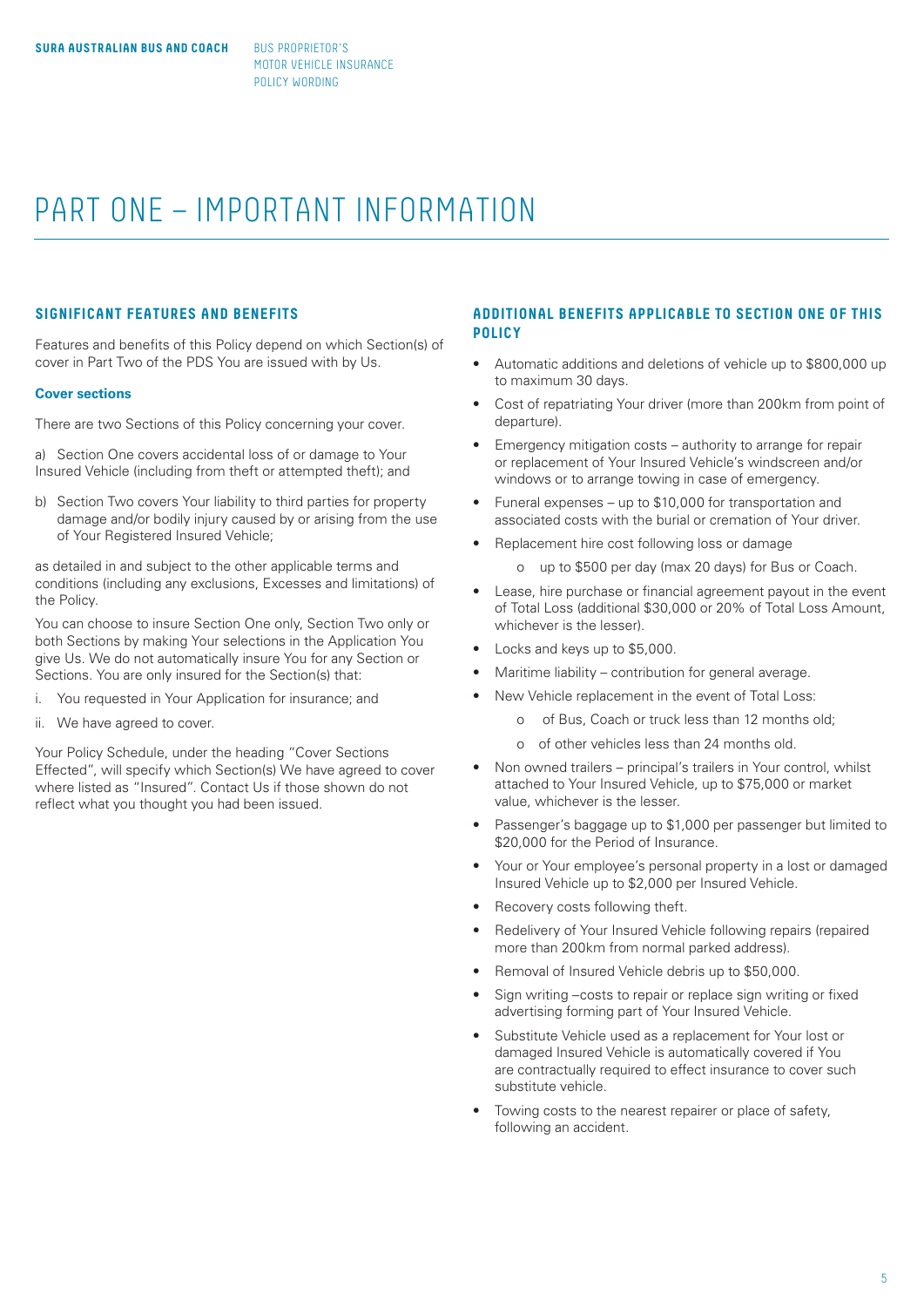# **ADDITIONAL BENEFITS APPLICABLE TO SECTION TWO OF THIS POLICY**

- Authorised drivers cover includes any person not covered under any other insurance, whilst driving Your Insured Vehicle with Your permission.
- Automatic additions and deletions of vehicles up to 30 days.
- Conditional registration unregistered vehicle with appropriate temporary or conditional permit or registration is covered as a Registered Insured Vehicle when used in full compliance.
- Dangerous Goods extended to cover liability for accidental damage to property caused by transport of dangerous goods (except Class 7) in accordance with the requirements of the Australian code for the transport of Dangerous Goods by Road and Rail – Sub limit of \$1,000,000 any one event applies.
- Passengers' liability covers liability to pay compensation in respect of accidental damage to property caused by any authorised passenger in or on or getting into or out of Your Insured Vehicle.
- Pollution clean-up costs If there is no other indemnity available under this Policy, cover extended to include liability to clean up or pay clean-up costs following pollution or contamination of water, land or the atmosphere following an event covered under the Policy – Sub limit of \$1,000,000 any one event applies.
- Substitute Vehicle used as a replacement for Your lost or damaged Registered Insured Vehicle is covered.
- Supplemental bodily injury cover extended to include liability to pay compensation for death or bodily injury to persons (other than You or Your Employee, any person driving Your Registered Insured Vehicle) occurring within Australia and arising out of the use of Your Registered Insured Vehicle. No cover applies to any Vehicle registered in Northern Territory and no cover applies to any liability covered under any statutory insurance scheme or accident compensation scheme (or would have been covered if the Vehicle was properly registered and You had applied for cover under the scheme).
- Your employer or principal's liability is covered but only for their liability due to or caused by use of Your Registered Insured Vehicle.
- Your liability, as principal, is covered in respect of any vehicle that is not Yours but only whilst it is in the charge of or is being driven by a person authorised to use such vehicle on Your behalf.

# **ADDITIONAL BENEFITS APPLICABLE TO SECTIONS ONE AND TWO OF THIS POLICY**

- Breach of conditions breach or non-compliance with any Policy condition without Your knowledge will not affect Your right under this Policy. But You must notify Us immediately of such breach or non-compliance.
- Car sharing payment made by passengers, as part of car sharing, will not constitute conveyance of passengers for hire, fare or reward, as long as the total contribution received does not involve commercial use or profit.
- Waiver of subrogation We agree not to seek recovery against anyone comprising You or named as the Insured.

# **OPTIONAL EXTENSION**

You can also request Optional Extension 2.5.1 'Dangerous Goods' for Section Two of this Policy. Additional premium may be charged to provide cover under this Optional Extension.

If We accept Your request and agree to provide the cover granted by this Optional Extension, the Optional Extension Table in the Policy Schedule will specify this Optional Extension as "Operative" and specifying sub-limit and or Excess applying to the cover provided by this Optional Extension.

If this Optional Extension is not requested by You, or if We don't agree to provide cover, this Optional Extension will be shown as "Not Operative" in the Policy Schedule.

The scope of cover provided by this Optional Extension is more fully detailed in the Policy Terms and Conditions.

# **OPTIONAL EXTENSION APPLICABLE TO SECTION TWO OF THIS POLICY**

• Dangerous goods – Increased Sub limit. You can request an increased sub limit (from the \$1,000,000 provided by the Automatic Extension 2.4.4)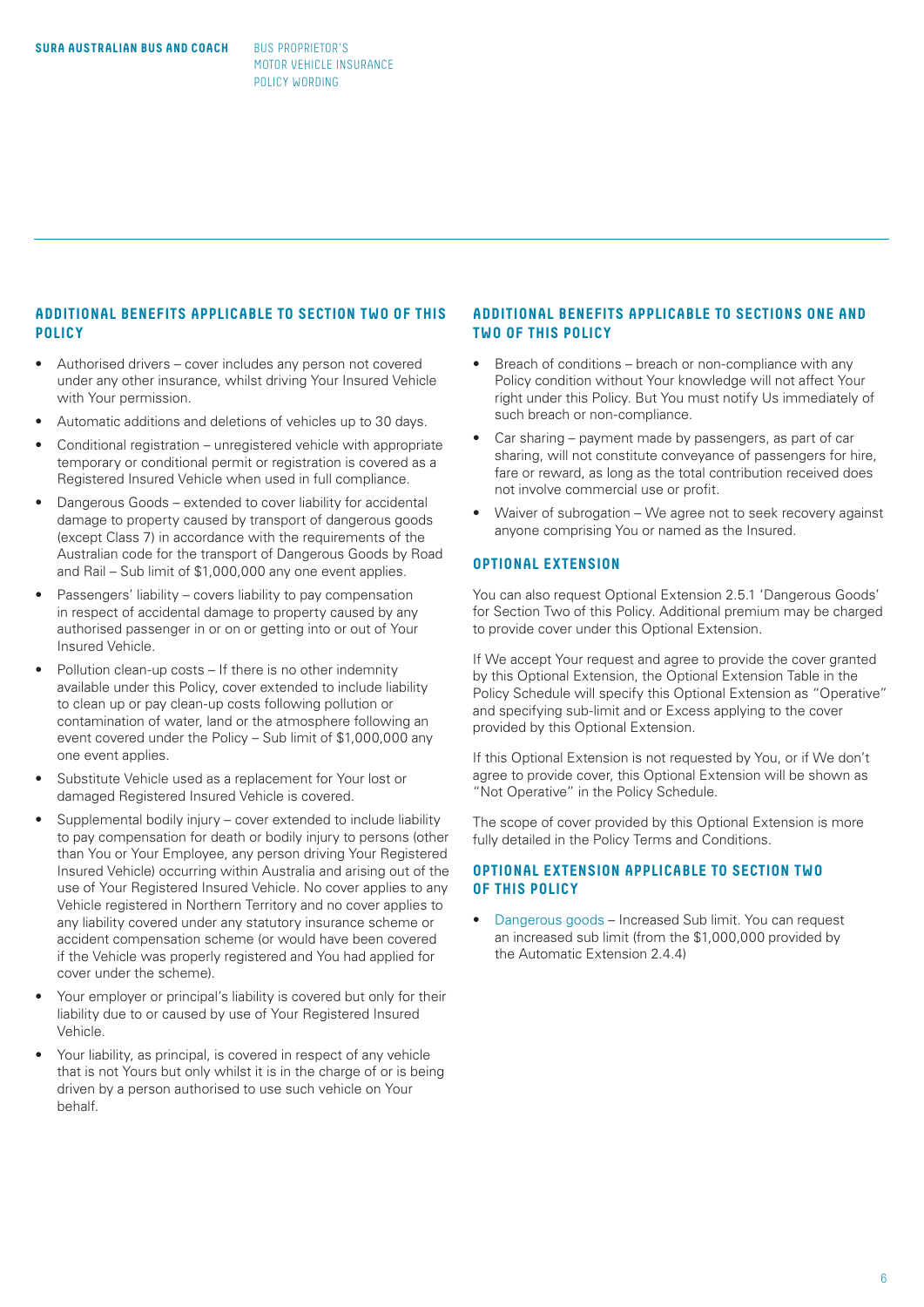# **THE POLICY DOES NOT COVER CERTAIN THINGS**

Claims may be refused in certain circumstances, subject to and in accordance with relevant law. A brief summary of standard exclusions applying to this cover is described below. However, You must read the full details of exclusions applying to cover which are set out in Part Two of the PDS, the Policy Schedule and any other documents we agree with you will form part of the Policy. Some exclusions apply to the whole Policy and some apply only to Section One (Own Damage) or Section Two (Third Party Liability – applicable to Registered Insured Vehicles only) of this Policy.

# **This Policy does not cover any loss, damage or liability (including costs or expenses):**

- if Your Insured Vehicle is being driven by or in charge of a person over the age of eighty (80) years unless You have told us and We have noted them on the Policy Schedule.
- caused when You or any of Your partners or directors are evading or endeavouring or attempting to evade police.
- caused while Your Insured Vehicle is being used in any experiment or test or preparation for or involved in racing, speed testing, pace making, hill climbing or reliability trial, except for resale purposes on public roads.
- resulting from an intentional act by You or anyone acting with Your consent.
- if You carry a load or a number of passengers in excess of that for which Your Insured Vehicle was designed unless the greater load or number of passengers did not cause or contribute to the loss, damage or liability.
- in anyway connected with or in respect of radioactivity, nuclear fuel, nuclear material or nuclear waste.
- in anyway connected with or in respect of any act of terrorism.
- resulting from theft by You, Your partners, directors or employees.
- if Your Insured Vehicle is used in an unsafe or unroadworthy condition unless such condition could not reasonably be detected by You or if such unsafe or unroadworthy condition did not cause or contribute to the loss, damage or liability.
- if Your Insured Vehicle is being driven by any person:
	- o not properly licensed to drive such Vehicle, except incidental movement of Your Insured Vehicle within Your premises for the purpose of servicing, repair or maintenance;
	- o whose faculties are impaired by drugs or intoxicating liquor;
	- o whose blood alcohol reading exceeds the legal limit;
	- o who, following an accident, refuses to provide or allow the taking of a sample of breath, blood or urine as required by law.

However, if You were not aware that the person was unlicensed or affected by drugs or alcohol, We will cover You.

- in respect of or in connection with any Insured Vehicle, which runs on rails or which is not designed to run solely on solid ground.
- in respect of which You would have been entitled to recover damages or seek contribution from another party but for Your agreement to release or waive recovery rights against such party.
- in anyway connected with or in respect of:
	- o war, invasion, acts of foreign enemies, hostilities or war-like operations (whether war is declared or not), civil war, rebellion, revolution, insurrection, civil commotion assuming the proportions of or amounting to an uprising, military or usurped power;
	- o any action taken in controlling, preventing, suppressing, retaliating against or responding to the above.

#### **Section One of this Policy (Own Damage) does not cover:**

- any additional costs (other than those covered under Automatic Extension 1.3.5 "Hire cost of replacement Vehicle following loss or damage"), due to loss or damage to Your Insured Vehicle.
- any additional damage to Your Insured Vehicle, known by You, or would reasonably be expected to have been known by You, caused by driving Your Insured Vehicle after a collision or accident.
- any loss of or damage to Your Insured Vehicle due to faulty design or workmanship or failure or breakdown but damage caused by resultant collision or fire is covered.
- any loss of or damage to Your Insured Vehicle due to depreciation, wear, tear, rust or corrosion.
- any loss of or damage to Your Insured Vehicle if reasonable steps to protect or safeguard Your Insured Vehicle have not been taken.
- any loss of or damage to Your Insured Vehicle due to it being legally seized or repossessed.
- any loss of or damage to Your Insured Vehicle occurring outside the Commonwealth of Australia except whilst being transported by sea between Australian ports.
- any theft of Your Insured Vehicle whilst being test driven for sale if You or Your employee did not accompany the prospective buyer.
- any damage to Your Insured Vehicle's tyres caused by application of brakes, road punctures, cuts or bursting unless caused by an accident covered under this Policy or by people acting maliciously.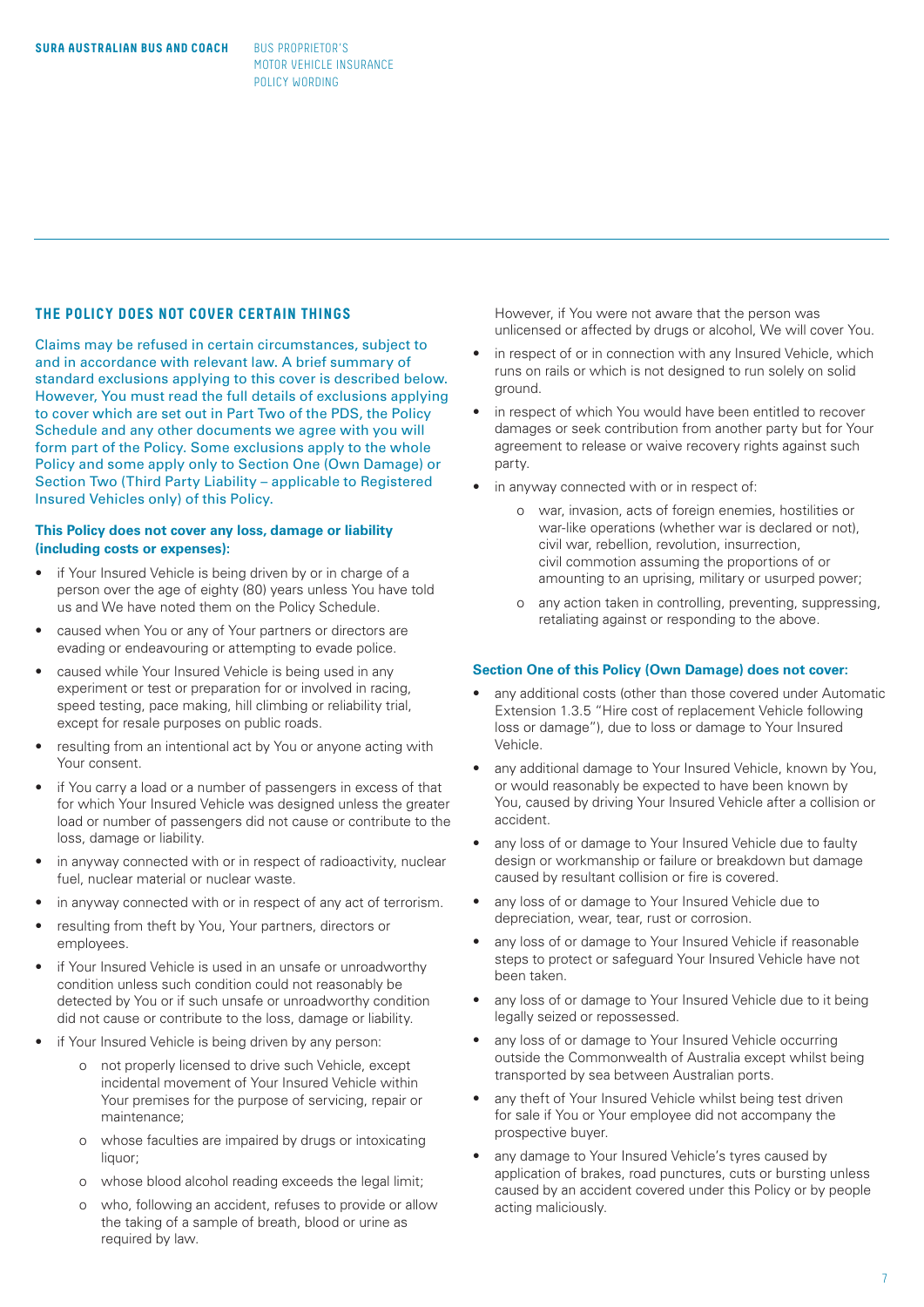# **Section Two of this Policy (Third Party Liability – applicable to Registered Insured Vehicles only) does not cover any legal liability:**

- or obligation assumed by You under any contract, agreement or warranty which would not have otherwise arisen or been implied by law.
- caused by, arising out of, in respect of or in connection with transportation or carriage of any Dangerous Goods, except as provided for by Automatic Extension 2.4.4 or Optional Extension 2.5.1 (if selected).
- to pay fines, penalties, aggravated, punitive, exemplary or multiple damages.
- caused by, arising out of, in respect of or in connection with any pollution or contamination other than pollution or contamination caused by a sudden, identifiable, unintended and unexpected happening, which takes place in its entirety at a specific time and place.
- caused by, arising out of, in respect of or in connection with damage to:
	- o any property belonging to You or the driver of Your Registered Insured Vehicle;
	- o any property belonging to any other party in Your or the driver's physical or legal control or possession, except for:
		- premises leased or rented to You;
		- Your employees' or visitors' Vehicles whilst in Your carpark.

# **SIGNIFICANT RISKS**

#### **This Policy may not match Your expectations**

This Policy may not match Your expectations (for example, because an exclusion applies). You should read the documents that make up the Policy carefully to understand what is and is not covered. Please ask Your nominated agent if You are unsure about any aspect of this Policy.

#### **Your Sum Insured may not be adequate**

It is important that You declare to Us, a Sum Insured for each Insured Vehicle (including all its Accessories) to be covered under this Policy, which is an amount that reflects the current Market Value of each Insured Vehicle (including all its Accessories).

If You do not, You may not be adequately covered, as Our liability is limited to:

- a) the Sum Insured specified in the Policy Schedule for each Insured Vehicle (including all its Accessories), which is the amount You declare to Us for each Insured Vehicle; or
- b) the Market Value of Your Insured Vehicle (including all
- its Accessories) at the time of or immediately before loss of or

damage to Your Insured Vehicle,

whichever is the lesser.

#### **Overdue premium**

We will let you know how much premium you need to pay us, how to pay it and when. You need to pay your premium on time to ensure you are covered. If you don't pay the premium on time we can cancel the Policy and if we do we will write to give you notice of cancellation and when it will happen.

# **A claim may be refused or the amount of any claim may be reduced**

We may refuse to pay or reduce the amount We pay under a claim, to the extent permitted by law, if:

- a) You do not comply with the Policy terms or conditions and/or an exclusion applies; or
- b) You make a fraudulent claim.

The amount of any claim may be reduced where an Excess applies – the type and the amount of Excess will be shown in Your Policy Schedule.

# **THE COST OF THIS INSURANCE POLICY**

The total amount We charge You for this Policy comprises:

- a) the base premium, which is the amount We need to cover the risk insured, as calculated by Us; and
- b) any applicable taxes and government charges.

The base premium and applicable taxes and government charges will be shown on Your Policy Schedule and tax invoice.

When calculating Your premium, We may take a range of rating factors into account. These factors, and the degree to which they affect Your premium, will depend upon the information You provide to Us.

The following factors have a significant impact on Our calculation of Your premium:

- a) which Section(s) of this Policy will apply;
- b) the make, model and type of the Insured Vehicles;
- c) the Sum Insured of the Insured Vehicle;
- d) the places where the Insured Vehicles are garaged;
- e) previous insurance and claims history of You; and

the purpose for which the Insured Vehicles are to be used.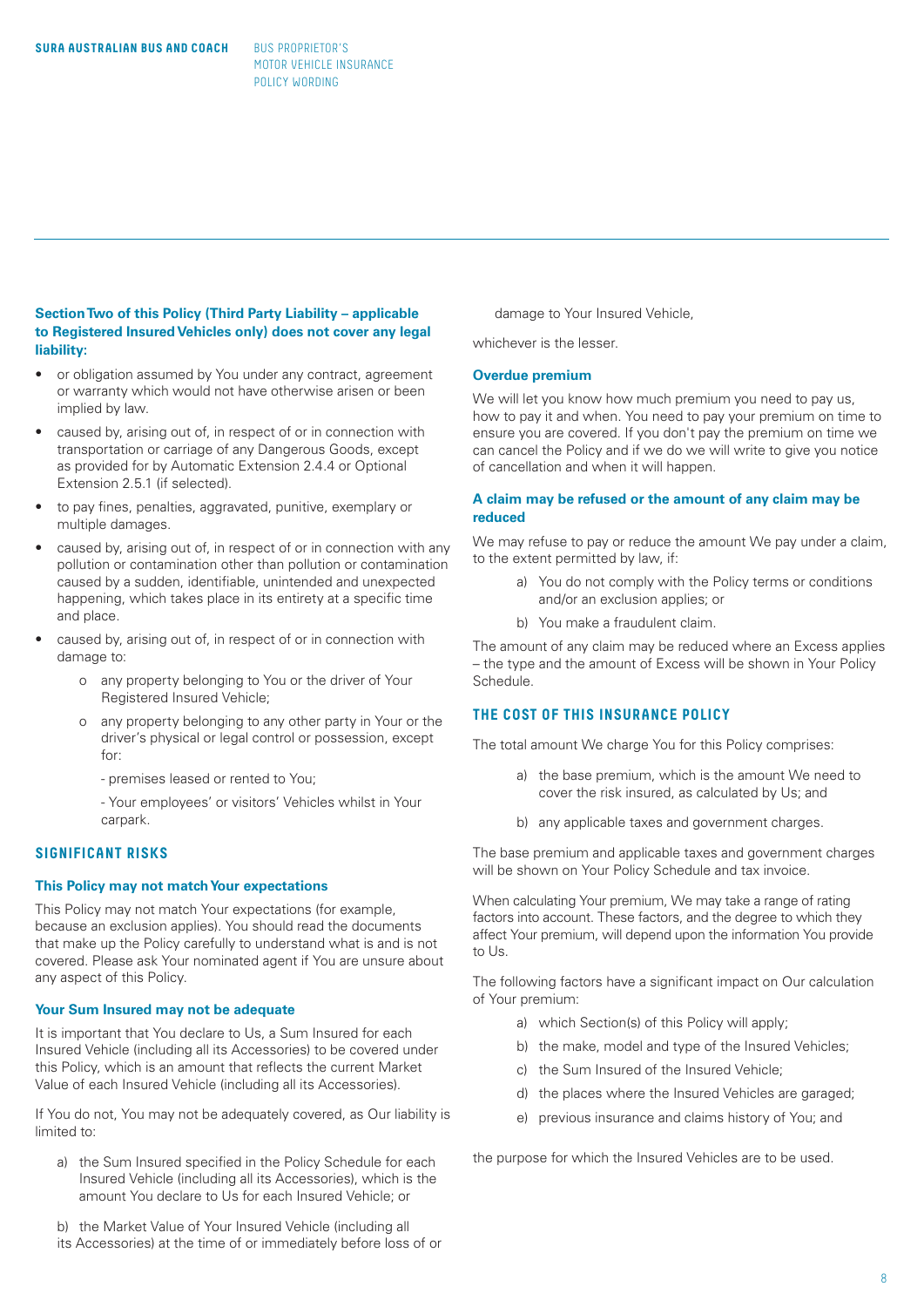# **PRIVACY STATEMENT**

In this Privacy Statement the use of "We", "Our" or "Us" means SURA and the Insurers unless specified otherwise.

In this Privacy Statement the use of personal information includes sensitive information.

We are committed to protecting the privacy of the personal information that You provide to Us.

The Privacy Act 1988 contains the Australian Privacy Principles which require Us to tell You that We collect, handle, store and disclose Your personal and sensitive information for the specific purpose of:

- deciding whether to issue a policy,
- determining the terms and conditions of Your Policy,
- compiling data to help develop and identify other products and services that may interest clients, and
- handling claims.

Personal information is information or an opinion about an identified individual, or an individual who is reasonably identifiable:

a) whether the information or opinion is true or not;

b) whether the information or opinion is recorded in a material form or not.

Sensitive information includes, amongst other things, information about an individual's racial or ethnic origin, political opinions, membership of a political organisation, religious beliefs or affiliations, philosophical beliefs, membership of a professional or trade association, membership of a trade union, sexual orientation or practices, criminal record, health information about an individual, genetic information, biometric information or templates.

You have given Us Your consent to collect, use and disclose Your personal information in order to provide You with the relevant services and/or products.

When You give Us personal information about other individuals, We rely on You to have made or make the individual aware that You will or may provide their personal information to Us and the types of other parties and service providers We may provide it to, the relevant purposes We and the other parties and service providers will use it for, and how they can access it. If You have not done or will not do either of these things, You must tell Us before You provide the relevant personal information to Us.

We will protect Your information using physical, technical, and administrative security measures to reduce the risks of loss, misuse, unauthorised access, disclosure and alteration. Some of the safeguards that We use are firewalls and data encryption, physical access controls to Our data centres, and information access authorisation controls.

We disclose personal information to other parties and service providers whom We believe are necessary to assist Us and them in providing the relevant services and/or products. For example, in handling claims, We may have to disclose Your personal information to other parties and service providers such as Our claim management partner, other insurers, reinsurers, loss adjusters, external claims data collectors, investigators and agents, facilitators, assessors or other parties as required by law. We will limit the use and disclosure of any personal information provided by Us to them to the specific purpose for which We supplied it.

We may disclose Your personal information to Our insurers, reinsurers, related entities and service providers overseas where it is reasonably necessary for, or directly related to, the functions, services or activities we provide to you. When we transfer Your information to other countries, including countries which may not have data protection laws that provide the same level of protection that exists in Australia, We will protect the information as described in this Privacy Policy.

If You do not provide the personal information requested and/or do not provide Us with Your consent to the use and disclosure of Your personal information as set out in this Privacy Statement, Your insurance application may not be accepted, or We may not be able to administer Your Policy.

We will notify you as soon as possible if Your personal information is involved in a data breach that is likely to result in serious harm to You.

If You would like a copy of Our Privacy Policies, would like to seek access to or correct Your personal information, opt out of receiving materials We send, complain about a breach of Your privacy or You have any query on how Your personal information is collected, stored or used, or any other query relating to Our handling of Your personal information, please contact Us.

A copy of SURA's full Privacy Policy is located at https: www.sura.com.au

A copy of QBE's full Privacy Policy is located at https://www.qbe.com.au/about/our-business/governance/privacy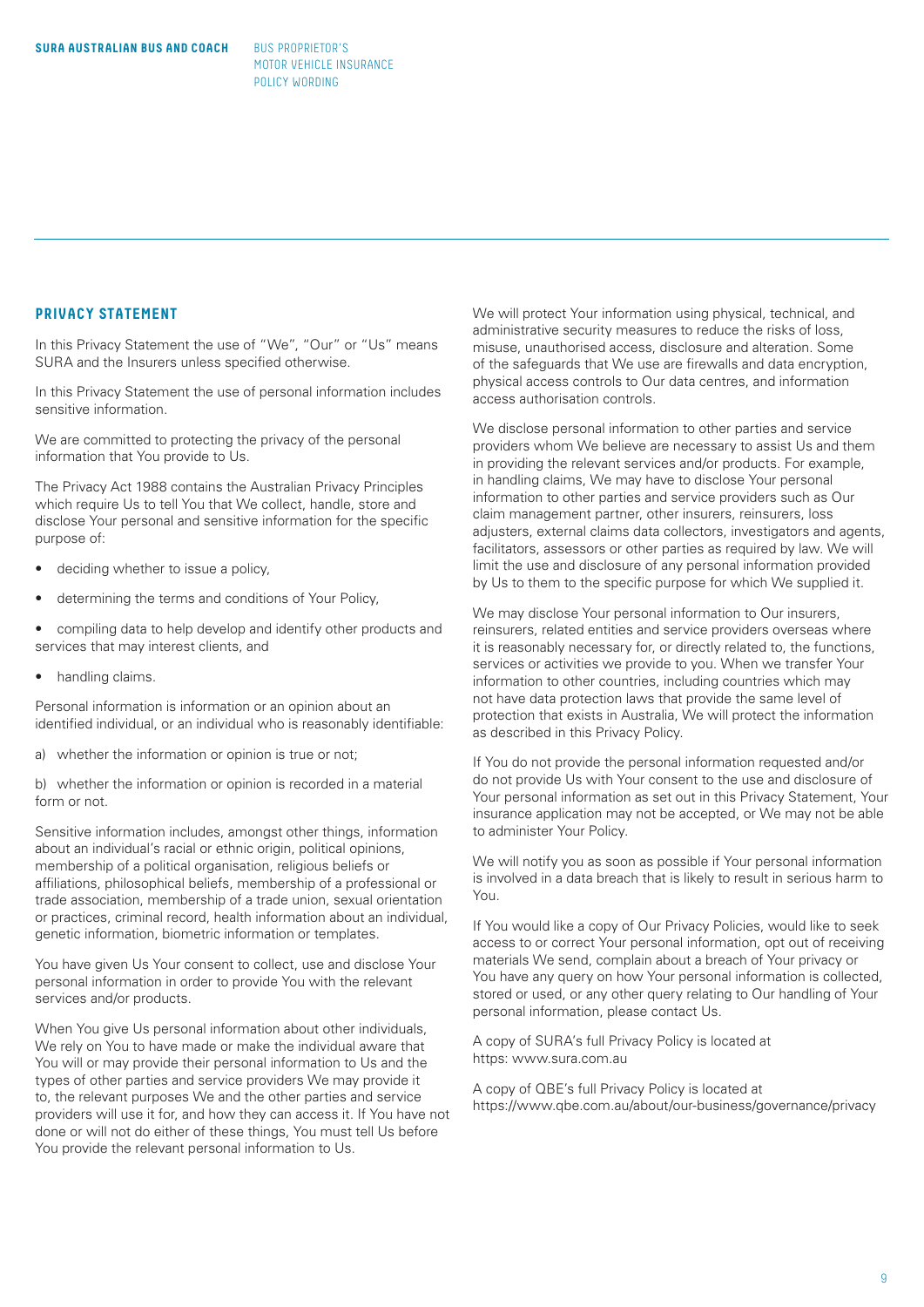# **THE GENERAL INSURANCE CODE OF PRACTICE**

QBE is a signatory to the General Insurance Code of Practice (Code) and is committed to providing high standards of service. The Code covers topics like buying insurance, how claims are handled, what happens if financial hardship occurs, and complaint handling. You can read the Code at codeofpractice.com.au

We recognise that family and domestic violence is a complex issue and we take it seriously. For more information about support our Family and Domestic Violence Policy is available at qbe.com/au.

# **FINANCIAL CLAIMS SCHEME**

This Policy is a protected policy under the Financial Claims Scheme (FCS), which protects certain insureds and claimants in the event of an insurer becoming insolvent. In the unlikely event of QBE becoming insolvent You may be entitled to access the FCS, provided You meet the eligibility criteria.

More information may be obtained from FCS.

### Contact details:

Online: www.fcs.gov.au Telephone: 1300 558 849 (Monday to Friday from 9am to 5pm, Sydney time, except on public holidays).

Calls from mobiles, public telephones or hotel rooms may attract additional charges.

# **HOW TO MAKE A CLAIM**

To make a claim, contact Us by email, claimsabc@sura.com.au or by phone on (02) 9930 9581. We will only accept responsibility for repairs, replacement or payments to third parties under a claim where You have told Us about them beforehand and We have accepted Your claim.

Full details of what You must do for Us to consider Your claim are provided in the 'Claims Procedures and Conditions Applicable to This Policy' section of this Policy

# **DISPUTE RESOLUTION PROCESS**

We view seriously any complaint made about Our products or services and will deal with it promptly and fairly.

If You have a complaint please first try to resolve it by contacting the relevant member of Our staff.

If the matter is still not resolved, please then contact Our Internal Disputes Resolution Officer on (02) 9930 9500, or by email at IDR@SURA.com.au or by writing to Us at the address for SURA given above. They will seek to resolve the matter in accordance with Our Dispute Resolution procedures.

You can contact Us if You want more information on Our procedures.

If You are not satisfied with the final decision, You may wish to contact the Australian Financial Complaints Authority (AFCA). The AFCA is a free independent external disputes resolution service provided to customers to review and resolve complaints where We have been unable to satisfy Your concerns, subject to its rules or terms of reference.

For further details You can visit their website at www.afca.org.au or contact them:

#### Australian Financial Complaints Authority PO Box 3

Melbourne, VIC, 3001 Telephone: 1800 931 678 Email: info@afca.org.au

If AFCA tells you that under its Rules it cannot assist you or consider your dispute, then you can seek independent legal advice. You can also access any other external dispute resolution or other options that may be available to you.

# **TAXATION IMPLICATIONS**

#### **Goods and Services Tax**

The Policy has provisions relating to GST. They can be found in this PDS under the heading 'How Goods and Services Tax affects any payments We make'. In summary, they are as follows:

- a) the amount of premium payable by You for this Policy includes an amount on account of the GST on the premium; and
- b) when We pay a claim, Your GST status will determine the maximum amount We pay.

However, please read the provisions in full.

#### **Other taxation implications**

There may be other taxation implications affecting You, depending upon Your own circumstances. We recommend that You seek professional advice.

# **COOLING OFF PERIOD**

If You are not completely satisfied with Your Policy and You have not already made a claim, You may cancel it by notifying Us within 21 days of the Policy having commenced. If You do so, You will receive a refund of any amount You have paid. If You cancel Your Policy in these circumstances, You will have no cover under the Policy.

Should You cancel the Policy it is Your responsibility to notify any of the other interested parties that may rely on this insurance being in effect of the cancellation as we do not do so.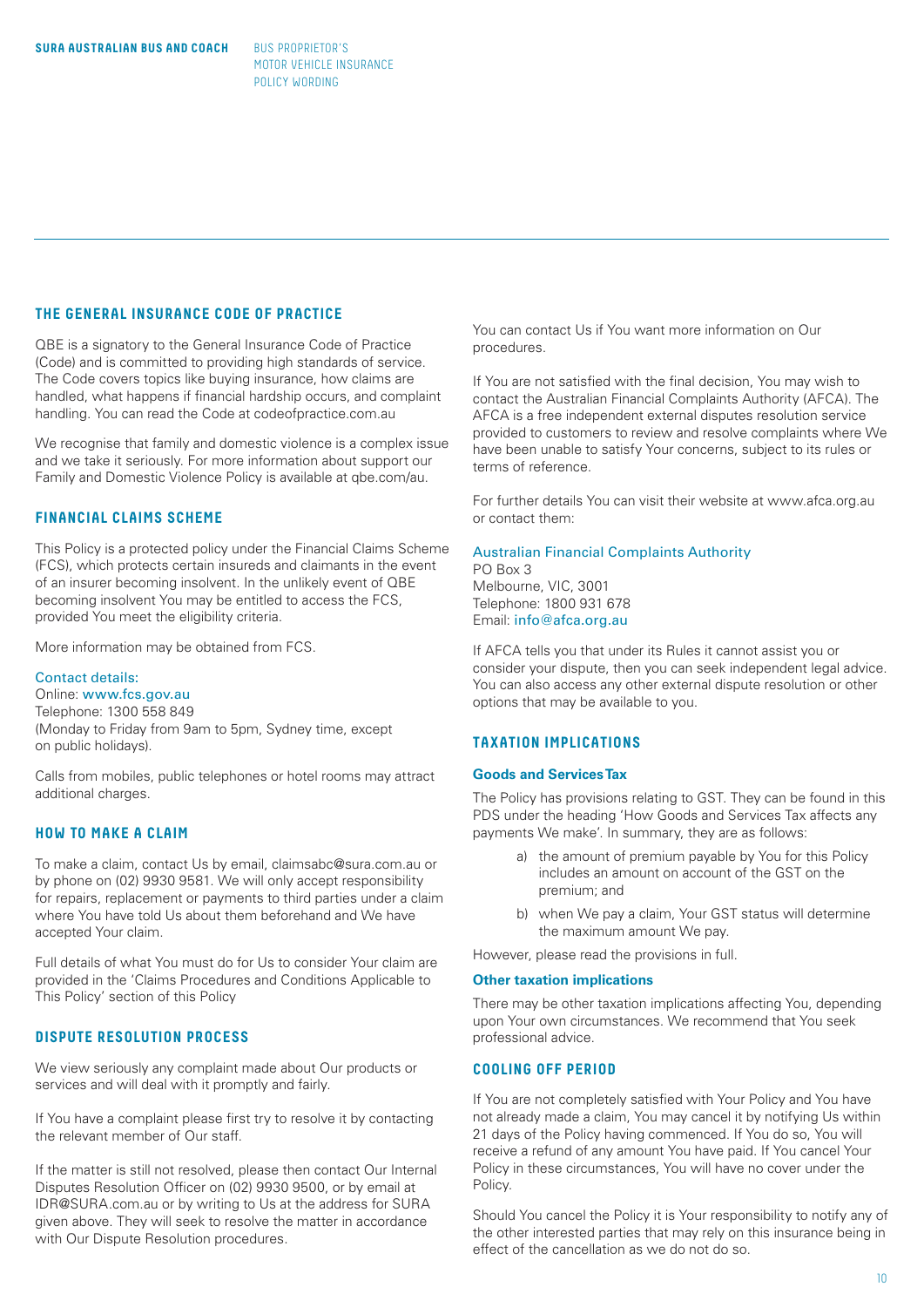# **CANCELLING YOUR POLICY**

#### **How You may cancel this Policy**

Where the "Cooling off Period" detailed above does not apply, You may still cancel the Policy at any time by telling Us.

Should You cancel the Policy it is Your responsibility to notify any of the other interested parties that may rely on this insurance being in effect of the cancellation as We do not do this.

You can do this by giving the notice to Your nominated agent.

#### **How We may cancel this Policy**

We have the right to cancel this policy in certain circumstances permitted by law.

These include:

- where you have made a misrepresentation to us during negotiations prior to the issue of the policy;
- where you have failed to comply with a provision of your policy, including a term relating to payment of premium;
- where you have made a fraudulent claim under your policy or under some other contract of insurance that provides cover during the same period of time that the policy covers you; or
- where you have failed to notify Us of any specific act or omission that occurred after issue of the Policy where notification is required under the terms of the Policy; or
- where we are otherwise permitted to do so by law.

If we cancel the policy, We will give written notice of this as required by law:

- 
- in person to You or Your nominated agent; electronically to the last electronic address notified by You or your nominated agent to Us where we are allowed by law; or
- by post to the last address notified by You or your nominated agent to Us.

If you or we cancel the policy, we will refund you the proportion of the premium for the remaining period of insurance, less any nonrefundable government fees, duties or charges.

# **PREVENTING OUR RIGHT OF RECOVERY**

If you've agreed with or told someone who caused you loss, damage or liability that you won't hold them responsible then, to the extent we've been prejudiced by this act, we won't cover you for that loss, damage or liability.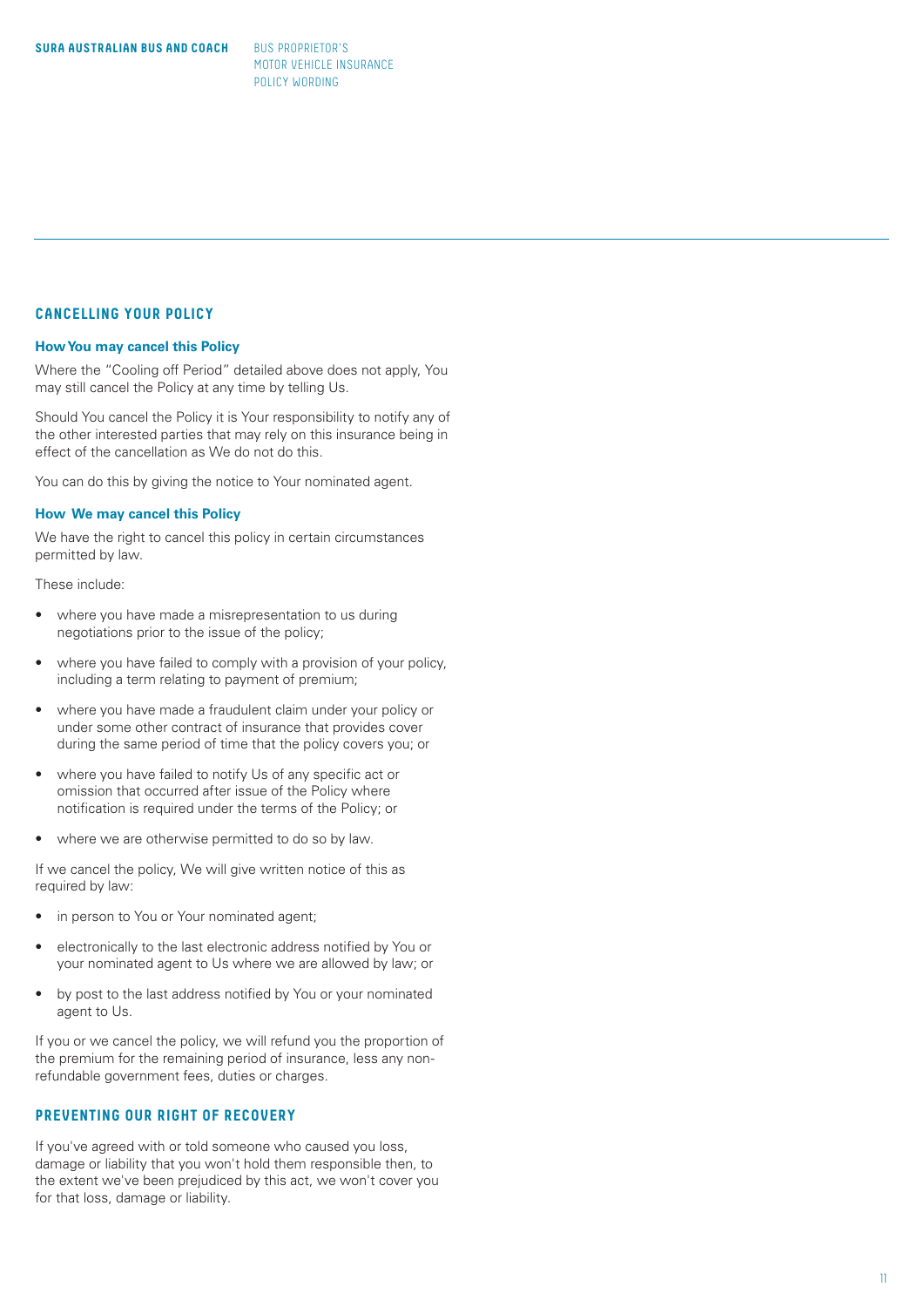# PART TWO – POLICY TERMS AND CONDITIONS

# **OUR AGREEMENT WITH YOU**

Where We agree to enter into the Policy with You it is a legal contract between You and Us. Under the Policy:

• You agree to pay Us the Premium by the time required by Us and comply with the other terms and conditions of the Policy, including payment of any applicable Excesses;

• We agree to provide You with the cover specified as applicable in the Policy Schedule subject to the Policy terms and conditions during the Period of Insurance shown on Your Policy Schedule. Each renewal if agreed, is a separate contract of insurance.

# **COVER COMES TO AN END FOLLOWING TOTAL LOSS**

Where the Policy covers more than one Insured Vehicle then this clause will only apply to the particular Insured Vehicle, which has been treated as a Total Loss.

If Your Insured Vehicle is a Total Loss and We pay You the Sum Insured, Market Value of or replace Your Insured Vehicle, then the cover for Your Insured Vehicle will come to an end and You will no longer have any cover for Your Insured Vehicle. This means You will not be entitled to make any further claim under the Policy for Your Insured Vehicle and where the Premium has been paid in full for the Period of Insurance for Your Insured Vehicle there will be no refund of any Premium for any unexpired period of the Policy relevant to Your Insured Vehicle.

# **PROVIDING EVIDENCE AND INFORMATION**

You must be able to demonstrate that you've suffered the relevant loss, damage or are subject to a liability covered by the Policy. We may ask you for information demonstrating this if you make a claim under your Policy. To help Us in assessing Your claim quickly, it is good practice to keep the following records:

- a) Police reports;
- b) Medical reports;
- c) Proof or evidence of loss or damage or liability;
- d) Proof or evidence of ownership;
- e) all receipts or tax invoices evidencing confirmation of the purchase of Your Insured Vehicle and any accessories; and
- f) all service and repair records for the Insured Vehicle.

We won't accept as proof or evidence of ownership:

- (a) a photograph;
- (b) a photocopy of any documentation;
- (c) a copy of information downloaded from the internet;

unless you also submit a statutory declaration in support of these items attesting to you being the owner of the item(s) you're claiming for or provide such other evidence that we (reasonably) accept as evidence of ownership.

If Your Insured Vehicle is hired, rented, loaned or borrowed We will ask you for copies of the relevant agreements you have entered into for such hire, rent, or loan.

# **FINANCIER**

If Your Insured Vehicle is security for any finance agreement, then:

- a) You agree We have the right to make claim payments to the financier unless otherwise agreed in writing; and
- b) any such payments made to the financier will satisfy Our obligation to You under the Policy for the amount paid.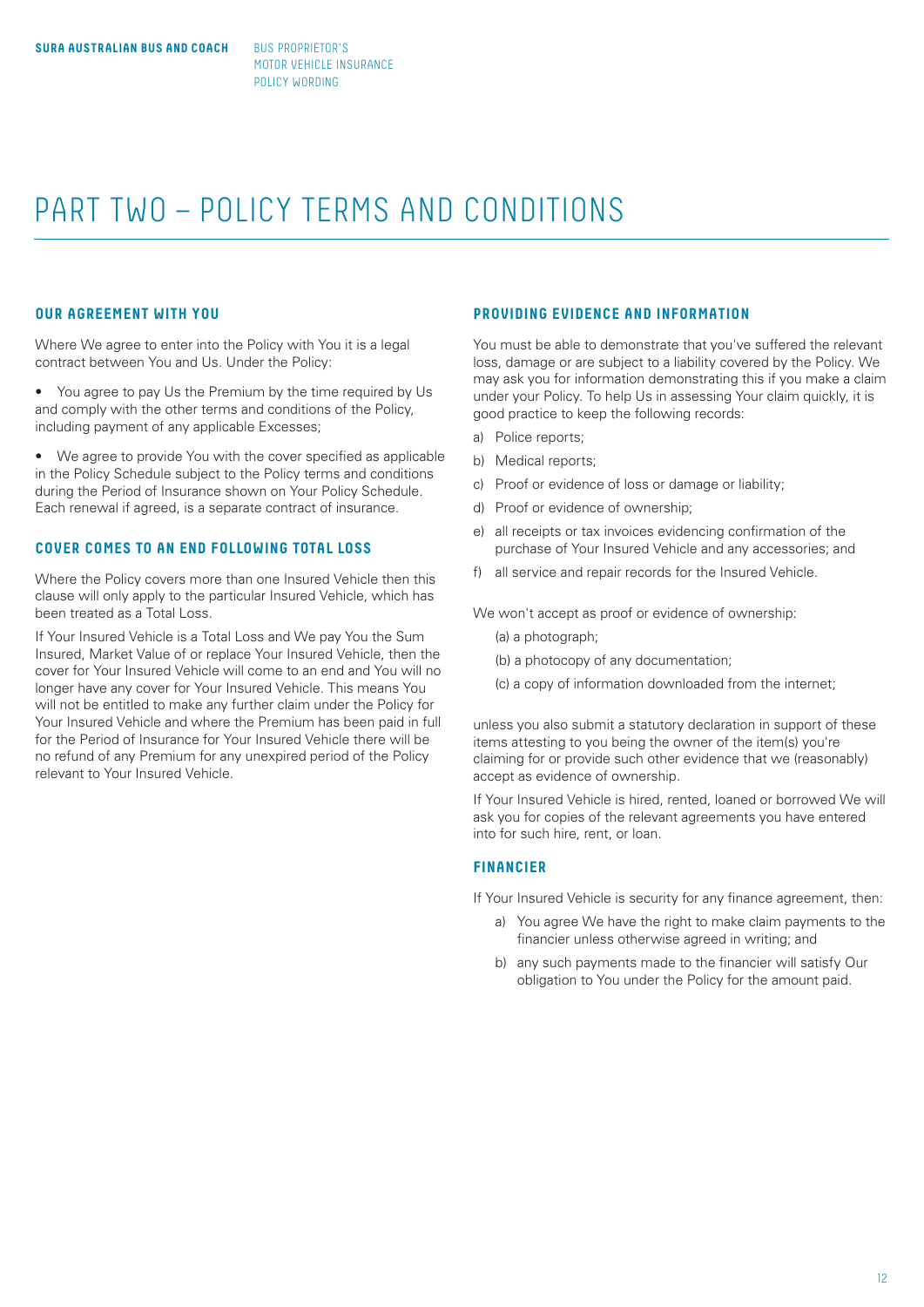# **HOW GOODS AND SERVICES TAX AFFECTS ANY PAYMENTS WE MAKE**

The amount of Premium payable by You for the Policy includes an amount on account of the GST on the Premium

When We pay a claim, Your GST status will determine the amount We pay.

When You are:

- a) not registered for GST, the amount We pay is the Sum Insured/Limit of Liability or the other limits applicable to the Policy including GST.
- b) registered for GST, We will pay the Sum Insured/Limit Of Liability or other limits applicable to the Policy and where You are liable to pay an amount for GST in respect of an Acquisition relevant to Your claim (such as services to repair a damaged Insured Vehicle under Your Policy) We will pay for the GST amount.

We will reduce the GST amount We pay for by the amount of any Input Tax Credits (ITC) to which You are or would be entitled if You made a relevant Acquisition. In these circumstances, the ITC may be claimable through Your Business Activity Statement (BAS).

You must advise Us of Your correct Australian Business Number and Taxable Percentage.

Any GST liability arising from Your incorrect advice is payable by You.

Where the settlement of a claim is less than the Sum Insured/Limit of Liability or the other limits applicable to the Policy We will only pay an amount for GST (less Your entitlement for ITC) applicable to the settlement. This means that if these amounts are not sufficient to cover Your loss, We will only pay the GST relating to Our share of the settlement for the whole claim.

We will (where relevant) pay You on Your claim by reference to the GST exclusive amount of any supply made by any business of Yours which is relevant to Your claim.

Taxable Percentage is Your entitlement to an ITC on Your premium as a percentage of the total GST on that premium.

GST, ITC, BAS and Acquisition have the same meaning as given to those words or expressions in A New Tax System (Goods and Services Tax) Act 1999 and related or similar legislation, including any Subsequent Legislation (as applicable).

# **GENERAL DEFINITIONS APPLICABLE TO THIS POLICY**

The following words when used in the Policy and all covers have the special meaning that appears below.

#### ANCILLARY INSURED VEHICLE

means any Insured Vehicle that is not a Bus nor a Coach.

#### APPLICATION

means the signed application or other proposal form and other information supplied by You or on Your behalf when applying for this insurance upon which We relied when agreeing to grant this insurance cover.

#### **BUS**

means any passenger carrying vehicle as defined in accordance with state and territory transport standards.

#### **COACH**

means any passenger carrying vehicle as defined in accordance with state and territory transport standards.

# **EXCESS**

means the amount specified in the Policy Schedule or as separately detailed in any Automatic Extension, which is payable by You when You make a claim under Your Policy. Excess applies separately for each Insured Vehicle other than as provided for in 6.1.

#### INSURED VEHICLE

means any Vehicle (including all Accessories, but only whilst attached to, on or in such Vehicle) that:

- a) is owned, hired, leased, rented, loaned, borrowed or used by You; and
- b) is specified in the Insured Vehicles Listing.

#### INSURED VEHICLES LISTING

means the Insured Vehicles Listing in the Policy Schedule or attached to and forming part of the Policy Schedule.

#### PERIOD OF INSURANCE

means the duration of this Policy as specified in the Policy Schedule.

#### **POLICY**

means your contract with Us which comprises this document (other than Part One Important Information), the applicable Policy Schedule and any other document We agree with You that forms part of your contract with Us that We have issued to You.

#### POLICY SCHEDULE

means the document We give You which has been numbered and issued by or on behalf of Us that attaches to and forms part of Your Policy.

# SUBSEQUENT LEGISLATION

means:

- an act or regulation as amended, replaced or re enacted;
- where an act or regulation has been repealed, the current equivalent act or regulation (Commonwealth, State or Territory) with materially the same object or purpose whether in whole or in part.

Total Loss Amount means the Market Value (immediately before the time of loss or damage) or Sum Insured of Your Insured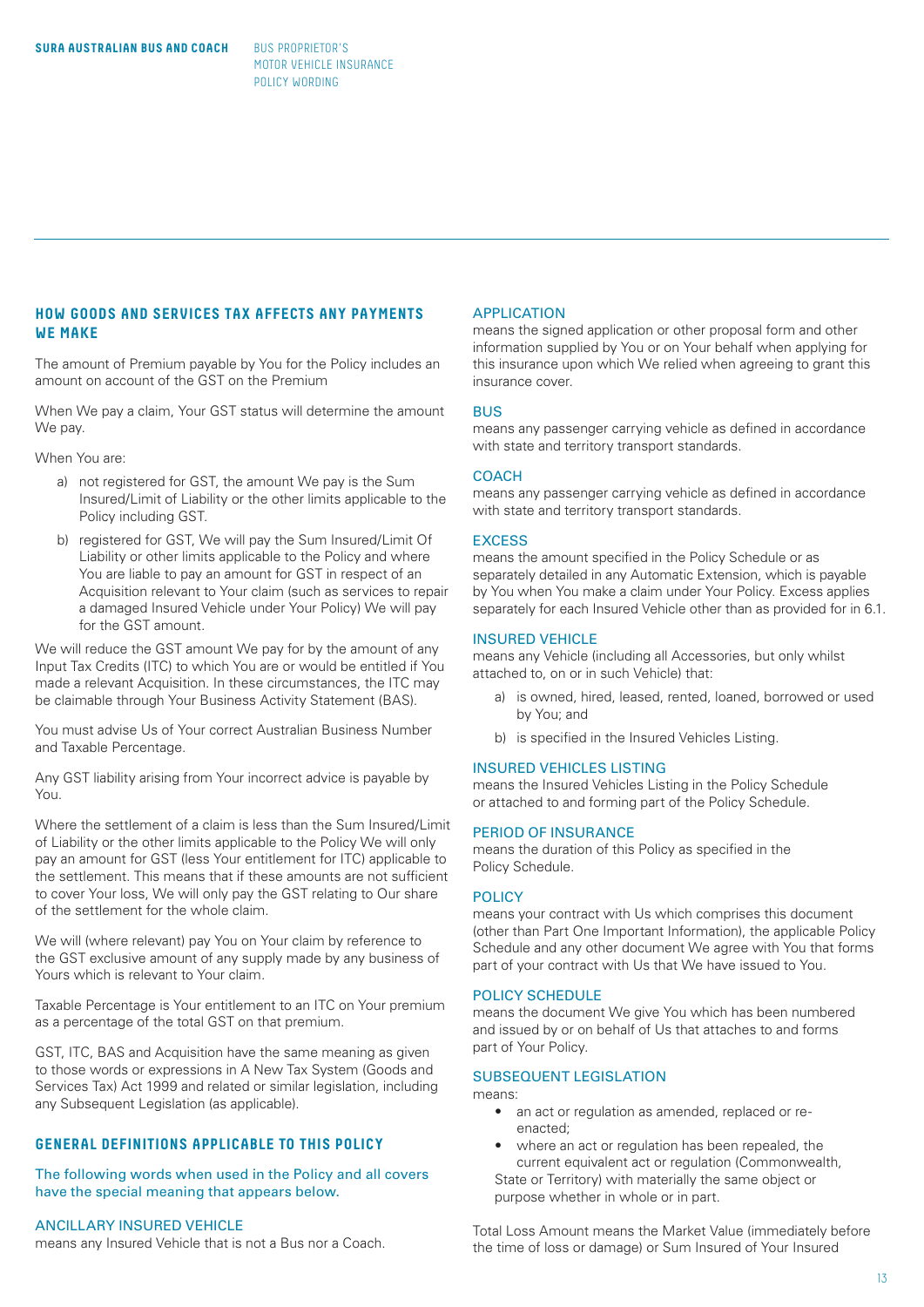Vehicle, whichever is the lesser.

#### **VEHICLE**

means any type of machine on wheels or self laid track made or intended to be propelled by other than manual or animal power, and any trailer or other attachment made or intended to be drawn by any such machine.

#### WE/OUR/US

means the Insurers listed under the heading "About The Insurers", being QBE Insurance (Australia) Limited (QBE) ABN 78 003 191 035 AFSL 239545.

#### YOU/YOUR/YOURS/YOURSELF

Means the person(s), parties, companies or firms named on the Policy Schedule as the Insured.

# **DEFINITIONS APPLICABLE TO SECTION ONE OF THIS POLICY**

The following words when used in the Section One have the special meaning that appears below.

#### **ACCESSORIES**

means accessories, tools, spare parts and/or equipment which are both:

- installed in, fitted in or within an Insured Vehicle;, and
- declared to Us or included in Your declaration of Sum Insured for each Insured Vehicle.

General Average is when goods or cargo are thrown overboard or other steps taken to safeguard the vessel and the remaining property on the vessel and those whose property is saved share the expenses or salvage costs incurred by a ship owner in preserving the vessel and cargo.

#### MARKET VALUE

means the cash value we determine (reasonably) of a Vehicle of the same age, type and condition as Your Insured Vehicle immediately before the loss or damage but excluding costs and charges for vehicle registration, compulsory third party insurance, stamp duty transfers and any dealer warranty costs of dealer delivery.

# SUM INSURED

means the applicable sum insured shown in the Policy Schedule for the Insured Vehicle.

# TOTAL LOSS

Total Loss is where:

- a) in our reasonable opinion the Motor Vehicle is so badly damaged that it would not be safe for Us to repair;
- b) the cost of repairing the Insured Vehicle plus the value of the salvage (if applicable) exceeds the Sum Insured or

Market Value whichever is the lesser; or

 c) the Insured Vehicle is stolen and not recovered within14 days of the theft being reported to police.

# **DEFINITIONS APPLICABLE TO SECTION TWO OF THIS POLICY**

The following words when used in the Section Two have the special meaning that appears below.

#### DANGEROUS GOODS

means goods as defined by the Australian Code for the Transport of Dangerous Goods by Road and Rail (or any Subsequent Legislation, as applicable).

# LIMIT OF LIABILITY

means the applicable limit of liability shown in the Policy Schedule.

### REGISTERED INSURED VEHICLE

means any Insured Vehicle that:

- a) is registered for use on a public road in accordance with the requirements of the laws of any State or Territory; and
- b) has a Registration Number specified against it in the Insured Vehicles Listing.

# **TYPES OF COVER**

We offer Three different types of cover options, as described below.

- 1. Comprehensive Both "Section One: Own Damage" and "Section Two: Third Party Liability (applicable to Registered Insured Vehicles only)" will operate.
- 2. Own Damage only Only "Section One: Own Damage" of this Policy will operate. "Section Two: Third Party Liability (applicable to Registered Insured Vehicles only)" does not apply.
- 3. Third Party Property Damage only Only "Section Two: Third Party Liability (applicable to Registered Insured Vehicles only)" of this Policy will operate. "Section One: Own Damage" does not apply.

"Cover Sections Effected" part of the Policy Schedule will specify which Section(s) of this Policy are operative by specifying as "Insured" the operative Section(s).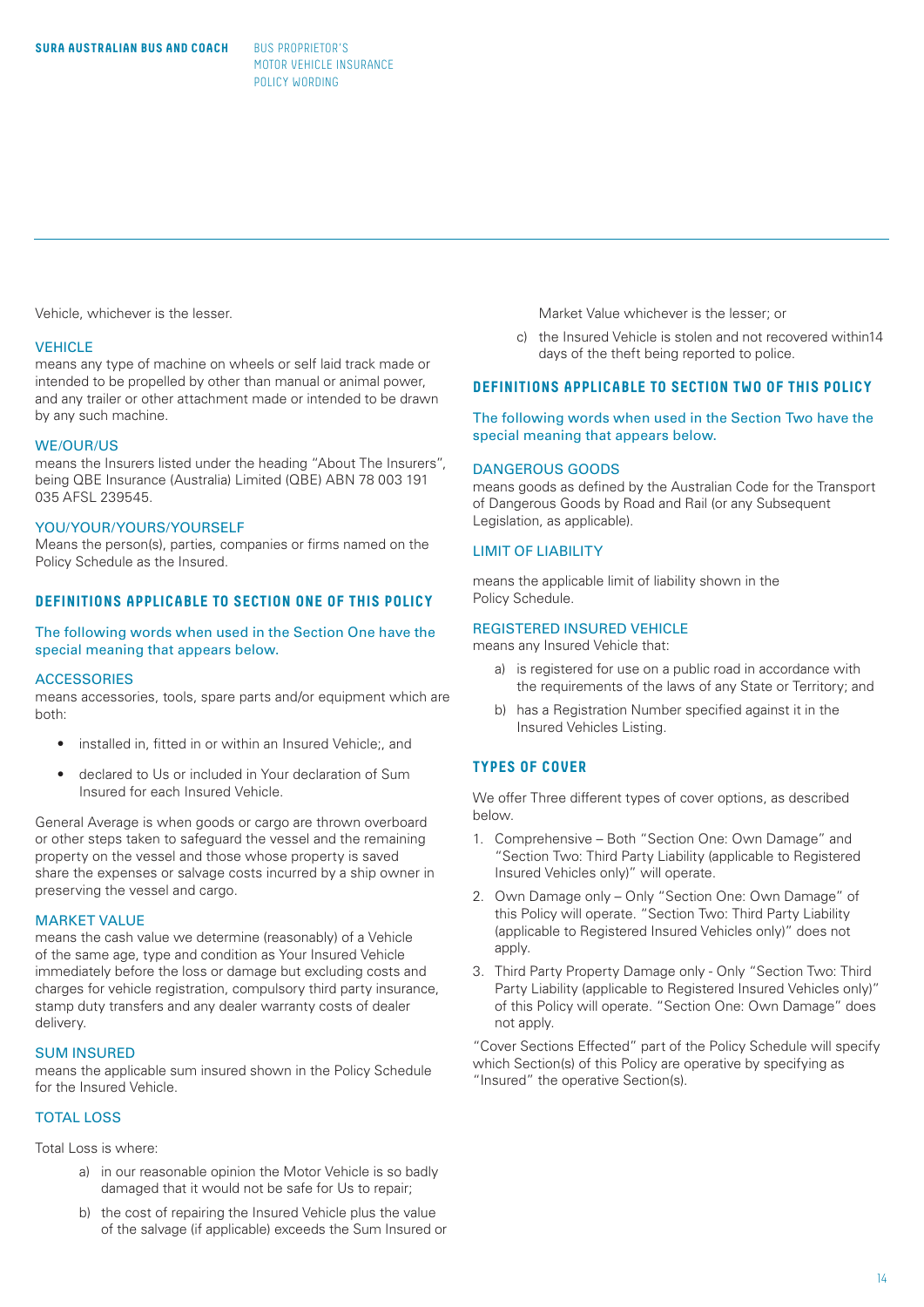# **HOW GOODS AND SERVICES TAX AFFECTS ANY PAYMENTS WE MAKE**

"General Exclusions Applicable to Sections One and Two" apply to both covers.

To the extent permitted by law, We will not cover under Section One or Two or the Policy generally:

# 4.1 DRIVER OVER THE AGE OF 80 YEARS

 a) any loss of or damage to Your Insured Vehicle; or b) any liability in respect of or in connection with or arising out of the ownership, operation or use of Your Insured Vehicle:

if Your Insured Vehicle is being driven by or in the charge of any person over the age of eighty (80) years unless You have told Us about them and We have noted them on the Policy Schedule.

#### 4.2 EVADING POLICE

any loss, damage or liability caused when You are or any of Your partners or directors are:

- a) evading police apprehension; or
- b) endeavouring or attempting to evade police apprehension.

# 4.3 EXPERIMENT, TEST, RACING, SPEED TESTING OR TRIAL

- a) any loss of or damage to Your Insured Vehicle; or
- b) any liability in respect of or in connection with or arising out of the ownership, operation or use of Your Insured Vehicle;

while Your Insured Vehicle is being used in any experiment or type of test or in preparation for or involved in racing, speed testing, pace making, hill climbing or reliability trial, other than reliability trials for resale purposes on public roads.

#### 4.4 INTENTIONAL ACT

any loss, damage or liability resulting from an intentional act by You or anyone acting with Your consent.

#### 4.5 LOAD OR NUMBER OF PASSENGERS IN EXCESS OF DESIGN CAPACITY

- a) any loss of or damage to Your Insured Vehicle; or
	- b) any liability in respect of or in connection with or arising out of the ownership, operation or use of Your Insured Vehicle;

caused or contributed to by You:

- i. carrying or towing a load; or
- ii. carrying a number of passengers,

in excess of that for which Your Insured Vehicle was designed.

# 4.6 RADIOACTIVITY

any loss, damage or liability of any nature directly or indirectly caused by, contributed to by, resulting from, arising out of or in connection with:

- a) any radioactivity or the use, existence or escape of any nuclear fuel, nuclear material, or nuclear waste or action of nuclear fission or fusion; or
- b) any action taken in controlling, preventing, suppressing, retaliating against or responding to or in any way relating to a) above.

# 4.7 TERRORISM

any loss, damage or liability of any nature directly or indirectly caused by, contributed to by, resulting from, arising out of or in connection with:

- a) any Act of Terrorism; or
- b) any action taken in controlling, preventing, suppressing, retaliating against or responding to or in any way relating to a) above.

For the purpose of this exclusion, an Act of Terrorism includes any act, or preparation in respect of an action, or threat of action designed to influence the government de jure or de facto of any nation or any political division thereof, or in pursuit of political, religious, ideological or similar purposes to intimidate the public or a section of the public of any nation by any person or group(s) whether acting alone or on behalf of or in connection with any organisation(s) or government(s) de jure or de facto, and which:

- i. involves violence against one or more persons;
- ii. involves damage to property;
- iii. endangers life other than that of the person committing the action;
- iv. creates a risk to health or safety of the public or a section of the public; or
- v. is designed to interfere with or disrupt an electronic system.

# 4.8 THEFT BY YOU OR YOUR PARTNERS, DIRECTORS OR **EMPLOYEES**

any loss, damage or liability of any nature caused or contributed to as a result of theft by You, Your partners or directors, or Your employees acting in the course of their employment.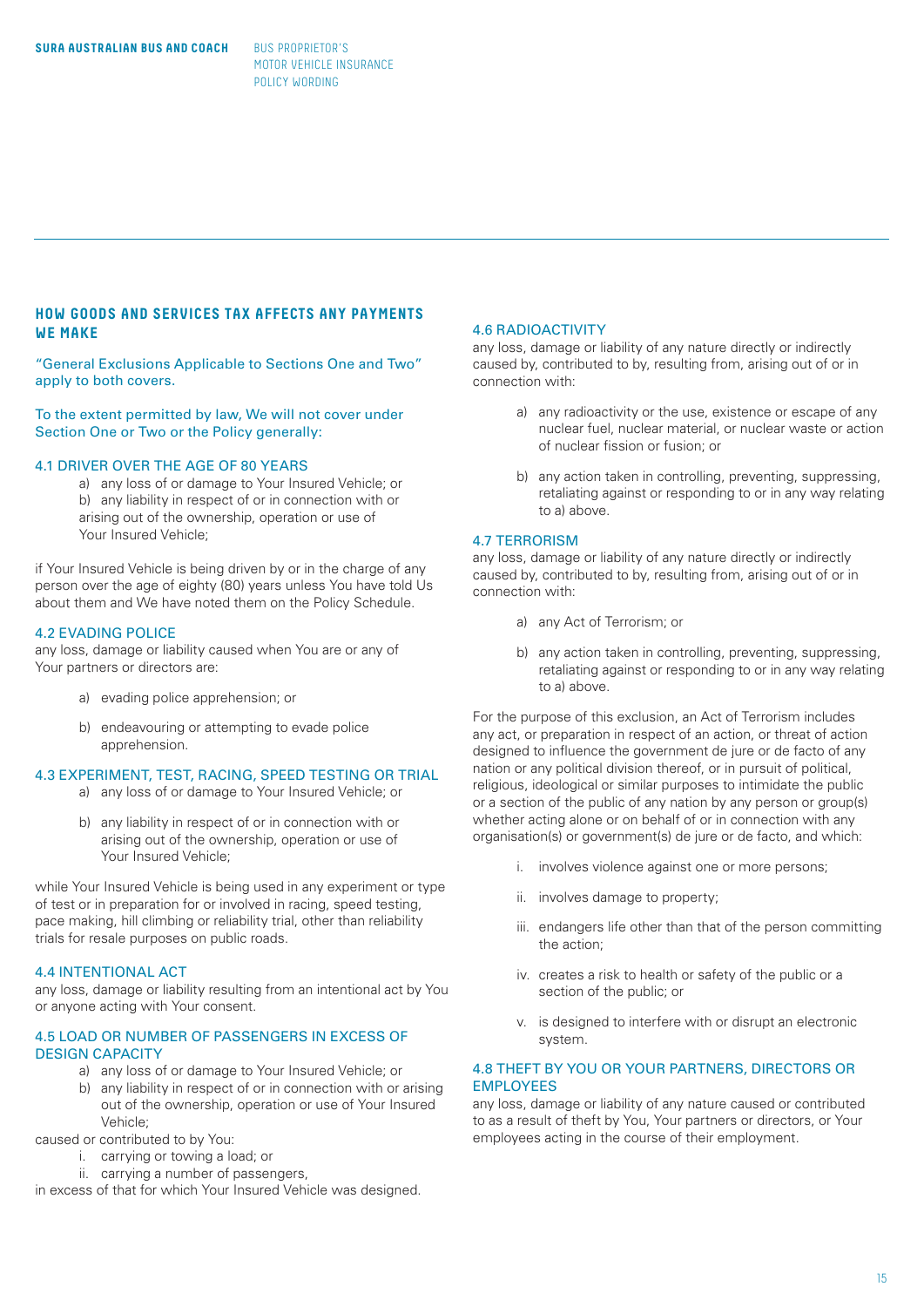# 4.9 UNSAFE OR UNROADWORTHY CONDITION

a) any loss of or damage to Your Insured Vehicle; or

 b) any liability in respect of or in connection with or arising out of the ownership, operation or use of Your Insured Vehicle;

#### 4.10 UNLICENSED, IMPAIRED BY DRUGS OR ALCOHOL, REFUSAL TO UNDERGO TEST

- a) any loss of or damage to Your Insured Vehicle; or
- b) any liability in respect of or in connection with or arising out of the ownership, operation or use of Your Insured Vehicle;

if Your Insured Vehicle is being driven by:

- i. any person who is not licensed under any relevant law to drive such an Insured Vehicle. However, this exclusion will not apply in relation to movement of Your Insured Vehicle within Your premises for the purposes of servicing, repair or maintenance;
- ii. any person whose facilities are impaired by any drug or intoxicating liquor or by any person who is convicted of driving at the time of the accident as being under the influence of any drug or intoxicating liquor;
- iii. any person whose blood alcohol reading exceeds the legal limit (subject to any laws to the contrary);
- or
- iv. any person who, following an accident, refuses to provide or allow the taking of a sample of breath, blood or urine for testing or analysis as required by law of any State or Territory in which the accident occurred

However, if the driver was another person You allowed to drive Your Insured Vehicle, We will cover You (but not the driver) if You were not aware that Your Insured Vehicle was being driven by or in charge of that person when they were not licenced or impaired.

# 4.11 VEHICLE ON RAILS OR NOT DESIGNED TO RUN ON SOLID GROUND

- a) any loss of or damage to any Insured Vehicle, which runs on rails or which is not designed to run solely on solid ground; or
- b) any liability in respect of or in connection or arising out of the ownership, operation or use of any Insured Vehicle, which runs on rails or which is not designed to run solely on solid ground.

# 4.12 WAIVED RECOVERY RIGHTS

any loss, damage or liability in respect of which You would have been entitled to recover damages or seek contribution from another party but for Your agreement to release or waive recovery rights against such party for the whole or part of such loss, damage or liability.

#### 4.13 WAR

any loss, damage or liability of any nature directly or indirectly caused by, contributed to by, resulting from, arising out of or in connection with:

- a) war, invasion, acts of foreign enemies, hostilities or war-like operations (whether war be declared or not), civil war, rebellion, revolution, insurrection, civil commotion assuming the proportions of or amounting to an uprising, military or usurped power; or
- b) any action taken in controlling, preventing, suppressing, retaliating against or responding to or in any way relating to a) above.

# 4.14 SANCTIONS LIMITATION AND EXCLUSION CLAUSE

any loss, damage or liability of any nature, to the extent that:

- a) to do so may expose Us to any sanction, prohibition, or restriction under United Nations resolutions or any applicable trade or economic sanctions, laws or regulations of any country;
- b) it is illegal for Us to do so.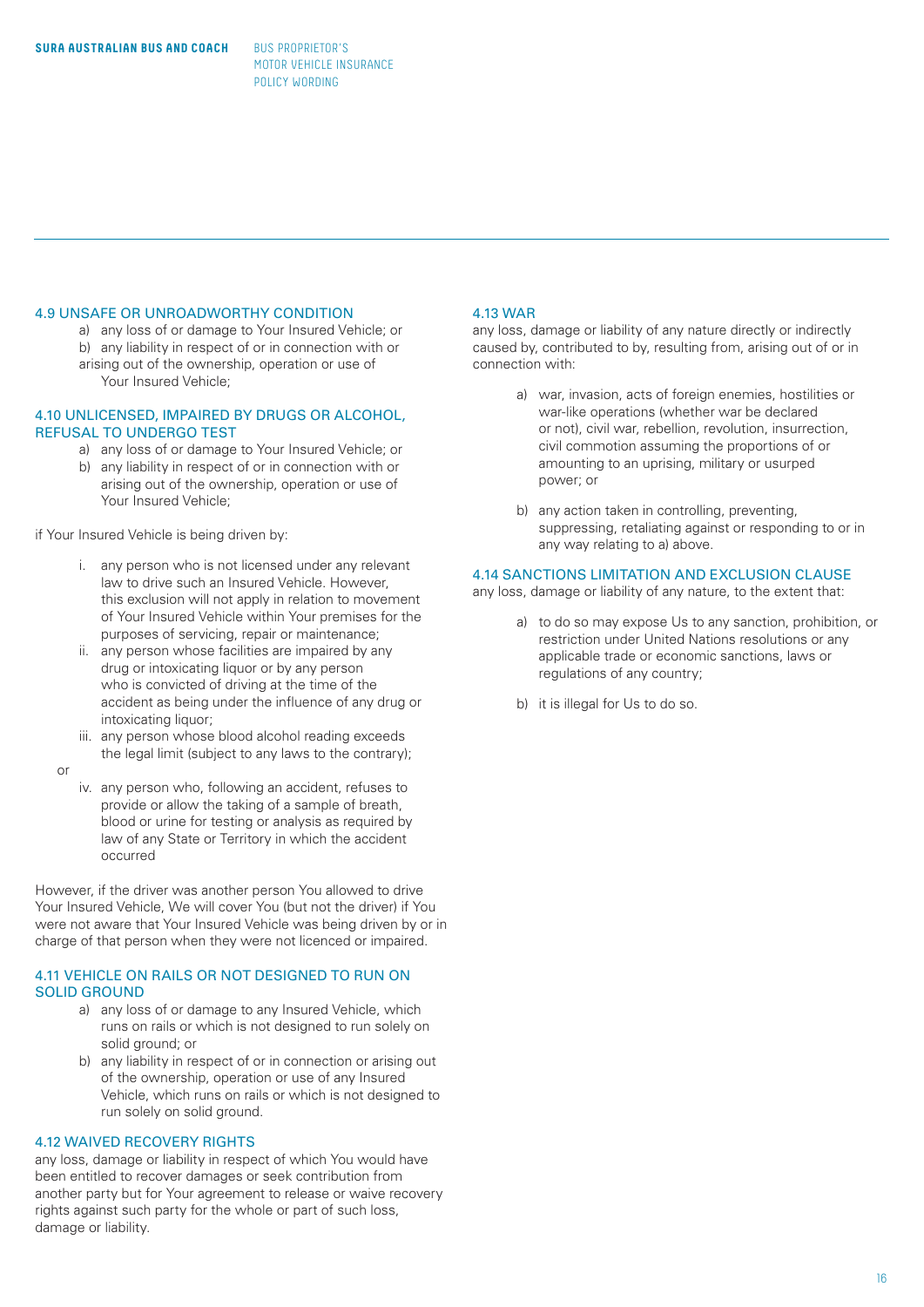# SECTION ONE – OWN DAMAGE

This Section is only operative if specified as "Insured" in Your Policy Schedule, under the heading "Cover

Sections Effected". If Section One is not operative, no cover is provided under this Section for or in respect of any Insured Vehicle that is only covered by Section Two of the Policy.

# **1.1 INSURING CLAUSE – WHAT YOU ARE INSURED AGAINST**

We cover You against any accidental loss or damage (including from theft or attempted theft) occurring during the Period of Insurance to Your Insured Vehicle, to the extent permitted by law and subject to and in accordance with the Policy terms and conditions (including any Excesses, limits and exclusions).

# **1.2 CLAIMS SETTLEMENT – WHAT WE WILL PAY**

# **1.2.1 Basis of Settlement**

We will in our discretion (acting reasonably) repair, reinstate or pay the amount of the loss of or damage to Your Insured Vehicle, provided such payment does not exceed:

- a) the Market Value of Your Insured Vehicle at the time of loss or damage; or
- b) the Sum Insured for the damaged or lost Insured Vehicle;

whichever is the lesser amount.

If it would be necessary to repair Your Insured Vehicle to a better condition than it was in before the loss or damage, then we may ask you to contribute the additional amount to repair it to the better condition. If this may be necessary, we will talk to you beforehand about how you would like to proceed.

We are entitled to replace damaged parts with new parts or used parts of similar age and condition to those being replaced.

# **1.2.2 Salvage**

If Your Insured Vehicle is declared a Total Loss and We pay according to the cover provided by the Policy, You must allow Us, if We require, to take possession of the Insured Vehicle.

If We do require possession of the Insured Vehicle, You cannot abandon Your responsibilities for it.

# **1.2.3 Unavailable Parts**

In the event of an incident covered under the Policy, should any part of Your Insured Vehicle and/or other insured property become unavailable in Australia, We will reimburse You, in accordance with 1.2.1 Basis of settlement, but in no circumstances will We be liable for more than the cost of the parts (including installation) plus the cost of freighting

such parts by sea transport.

#### **1.3 AUTOMATIC EXTENSIONS APPLICABLE TO SECTION ONE**

We give the following Additional Benefits automatically within the cover provided under Section One of the Policy. Other than as amended, cover provided under these Additional Benefits is provided to the extent permitted by law and subject to and in accordance with the applicable Policy terms and conditions (including any Excesses, limits and exclusions).

#### **1.3.1 Automatic additions and deletions**

In the event that You purchase or lease during the Period of Insurance any additional or replacement Vehicle of a like kind or similar type and nature to an Insured Vehicle, such additional or replacement Vehicle will be deemed to be an Insured Vehicle for up to a maximum of thirty (30) days from the date of purchase or commencement of lease.

Our maximum liability under this Additional Benefit is limited to:

- a) \$800,000 for each such additional or replacement Vehicle; or
- b) the Market Value of such additional or replacement Vehicle immediately before the time of loss or damage;

whichever is the lesser amount.

You then have these thirty (30) days from the date of purchase or commencement of the lease within which to provide Us with details of such additional or replacement Vehicle, including the proposed Sum Insured for such Vehicle, and request that it be added to the Insured Vehicles Listing as a variation to the Policy. Any variation We agree to may be subject to any additional Premium or terms We may require. We may not agree to agree to the variation it is it is not on terms acceptable to Us.

Please note nothing prevents You from seeking a variation earlier if the automatic addition cover is in Your view not likely to be sufficient.

Cover under this Additional benefit ends from the earlier of the time the insured Vehicle is added as a variation to the Policy or the end of thirty (30) days from the date of purchase or commencement of lease.

# **1.3.2 Cost of repatriating Your driver following theft or accident**

If We have agreed to cover a claim for loss or damage to the Insured Vehicle under Section One of the Policy, We will cover You up to a maximum of \$5,000 for the resultant necessary costs of returning Your driver (and other employees of Yours engaged on the specific tour or journey) to the point of departure or at Your option, to the driver's destination or any other place which we agree to,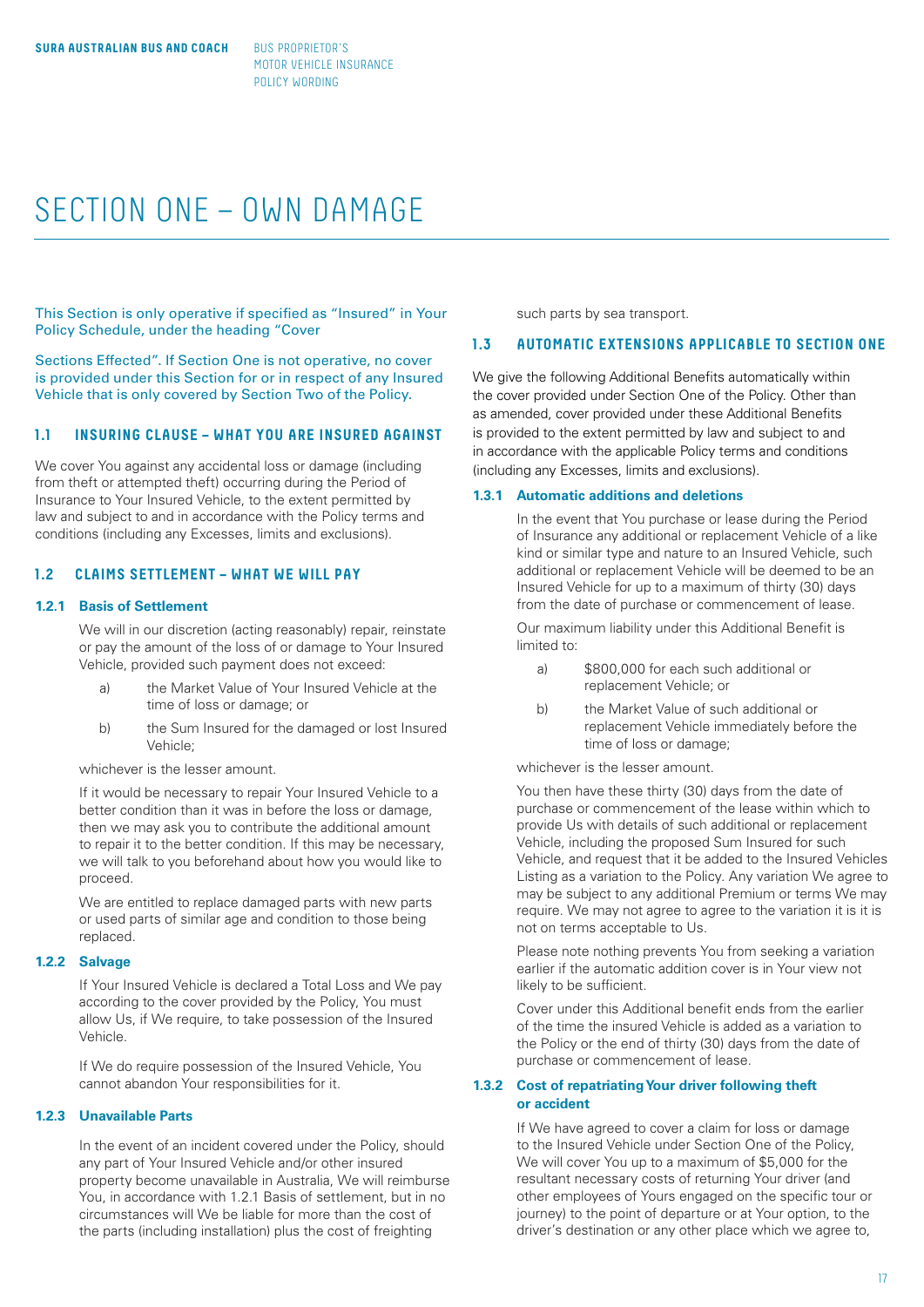#### provided:

- a) Your Insured Vehicle was more than 200 kilometres from its normal parked address or point of departure at the time of the loss or damage, and
- b) Your Insured Vehicle was being used in connection with Your business.

#### **1.3.3 Emergency Mitigation Costs**

In the case of accidental loss of or damage to Your Insured Vehicle during the Period of Insurance, We give You the authority to arrange, on Our behalf the following:

- a) repair or replacement of Your Insured Vehicle's windscreen and/or windows; or
- b) the towing of Your Insured Vehicle to the nearest repairer or place of safety, or to any other place already approved by Us.

#### **1.3.4 Funeral expenses**

In the event that Your driver and/or other employees sustain fatal injury as a result of an accident that We have agreed to cover under Section One of the Policy, We will pay the transportation costs of the deceased body and costs associated with the burial or cremation of Your driver and/ or other employees up to a maximum of \$10,000 each accident on presentation of accounts.

### **1.3.5 Hire cost of replacement Vehicle following loss or damage – applicable to Bus and Coach only**

In the event of Your Insured Vehicle that is a Bus or a Coach being stolen or becoming unroadworthy as a result of an accident We have agreed to cover under Section One of the Policy, We will pay up to \$500 per day towards the cost of hiring a replacement Vehicle until Your Insured Vehicle is repaired or recovered, up to a maximum of 20 days from the date of the accident or theft, provided that a replacement Vehicle is not available from within Your fleet.

This Additional Benefit 1.3.5 does not apply to Ancillary Insured Vehicles.

# **1.3.6 Lease, Hire Purchase or Financial Agreement payout**

Where We have agreed to cover a claim under Section One of the Policy and:

- a) Your Insured Vehicle is declared a Total Loss; and
- b) Your Insured Vehicle is subject to a lease, hire purchase or any financial agreement through a financial institution directly related to financing of the Insured Vehicle purchase; and
- c) the payout amount exceeds the Total Loss

#### Amount;

# We will pay:

- i. the agreed Total Loss Amount; plus
- ii. an amount being the lesser of \$30,000 or 20% of the Total Loss Amount;

#### provided that:

- iii. the sum of (i) and (ii) above does not exceed the financial payout amount; and
- iv. any payment over the agreed Total Loss amount does not include:
	- any amounts that are in arrears at the time of loss or damage; or
	- any discounts applicable for full payment for the financial contract.

Where the sum of (i) and (ii) above exceeds the financial payout, the maximum amount We will pay is the financial payout.

# **1.3.7 Locks and Keys**

 Where during the Period of Insurance Your keys are lost, destroyed or damaged, or You have reasonable grounds to believe the keys may have been illegally duplicated, We will pay the costs of replacing and recoding the locks and/or keys, regardless of whether or not the Insured Vehicle has suffered loss or damage covered under the Policy.

 Our liability under this Additional Benefit is limited to \$5,000 in the aggregate for the Period of Insurance and is subject to the standard Excess as detailed in Your Policy Schedule.

# **1.3.8 Maritime liability**

 Where Your Insured Vehicle is being transported by sea between Australian ports during the Period of Insurance, We will cover You for Your contribution for Your Insured Vehicle if a General Average is declared.

#### **1.3.9 New Vehicle replacement for Buses, Coaches or trucks**

Where Your Insured Vehicle is a Bus, a Coach or a truck, We will replace Your Insured Vehicle with a new Vehicle of the same configuration where it is available in Australia and:

- a) Your Insured Vehicle is a Total Loss; and
- b) You purchased it new from the manufacturer or their dealer; and
- c) Your Insured Vehicle is less than 12 months old from when it was first registered; and
- d) where Your Insured Vehicle is financed, Your financier has given Us written consent;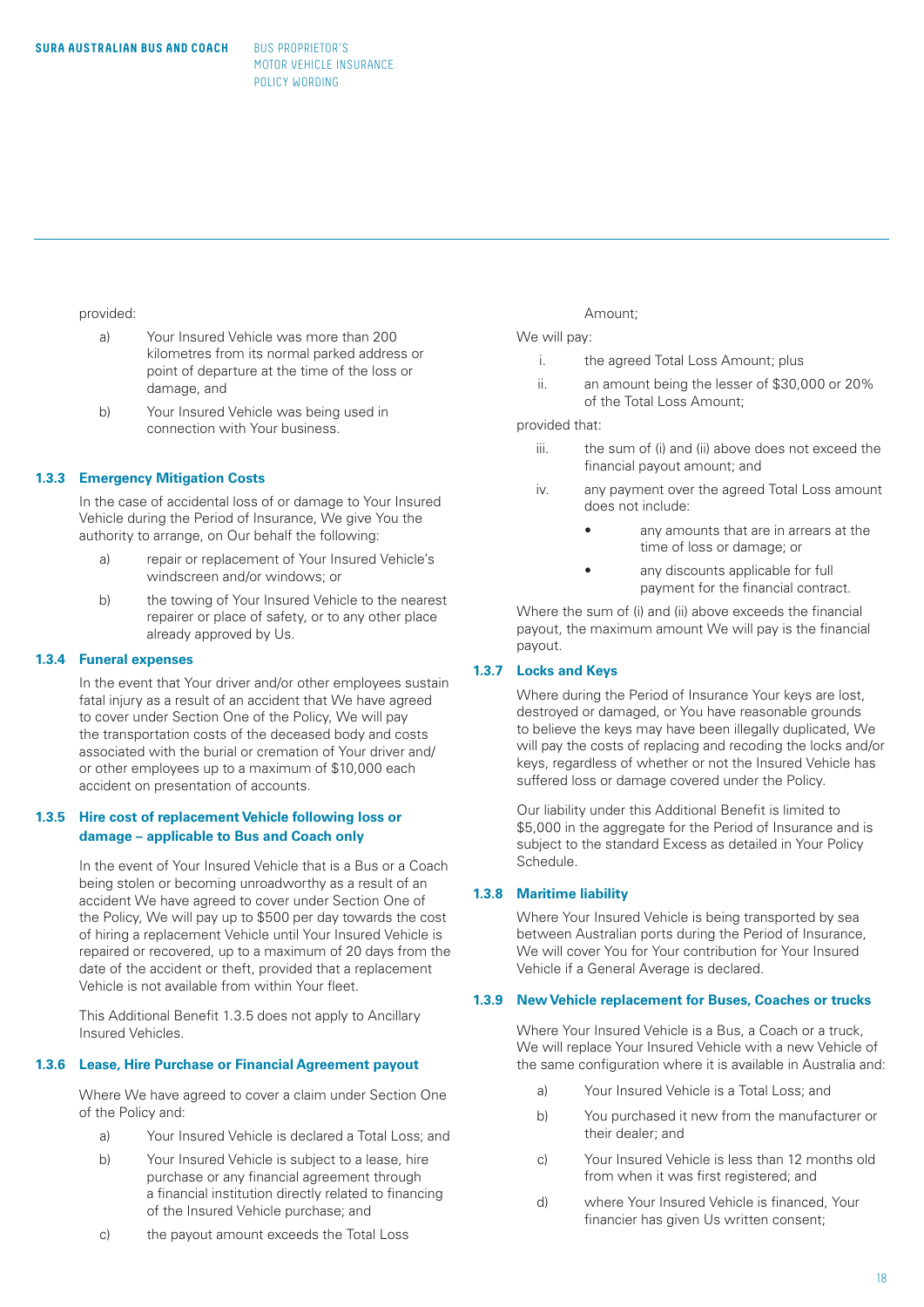If a new replacement Vehicle is not available in Australia, We will replace Your Insured Vehicle with the nearest equivalent Vehicle that is available in Australia. If We and You cannot agree on a replacement Vehicle, We will pay You the amount it would cost to buy a new Vehicle the same as, or a near equivalent of, the Insured Vehicle which needs replacing.

We also pay the registration and the cost of compulsory third party insurance for the period registered. The most We will pay is 12 months stamp duty and dealer charges on the new Vehicle less any refund of registration fees or stamp duty applicable in respect of the Insured Vehicle that is a Total Loss payable to You.

Where Your Insured Vehicle does not meet all of the criteria above, all Total Loss claims will be settled on the declared Sum Insured or the current Market Value at the time of the loss or damage, whichever is the lesser.

Where You choose to insure the replacement Vehicle with Us and We accept the risk, this new Vehicle will be specified in the Policy Schedule and will then become an Insured Vehicle. We will advise You of a pro rata the premium to be charged from the date of acceptance to the expiry date of the Period Of Insurance.

# **1.3.10 New Vehicle replacement for other Vehicles.**

Where Your Insured Vehicle is not a Bus, a Coach or a truck, We will replace Your Insured Vehicle with a new Vehicle of the same make, model or series so long as it is available in Australia and:

- a) Your Insured Vehicle is a Total Loss; and
- b) You purchased Your Insured vehicle new from the manufacturer or their dealer; and
- c) Your Insured Vehicle is less than 24 months old from when it was first registered; and
- d) where Your Insured Vehicle is financed, Your financier has given Us written consent.

If a new replacement Vehicle is not available in Australia, We may replace Your Insured Vehicle with the nearest equivalent Vehicle that is available in Australia. If We and You cannot agree on a replacement Vehicle, We will pay You the amount it would cost to buy a new Vehicle the same as, or the nearest equivalent of, the Insured Vehicle which needs replacing.

We also pay the cost of registration and the cost of compulsory third party insurance for the period registered but not exceeding 12 months, stamp duty and dealer charges on the new Vehicle but any refund of registration fees or stamp duty applicable in respect to the old Insured Vehicle must be refunded to Us.

Where Your Insured Vehicle does not meet all of the criteria above, all Total Loss claims will be settled on the current Market Value at the time of the loss or damage.

In relation to cover for the replacement vehicle refer to Clause 1.3.1 Automatic additions and deletions above.

#### **1.3.11 Non owned trailers**

We will cover Your legal liability for damage to any trailer, which:

- a) is under Your control;
- b) is not owned, leased or rented by You; and
- c) belongs to a principal;

provided that:

 i. the trailer is attached to Your Insured Vehicle and used in the course of Your business;

An Excess of \$2,500 will apply to each and every event giving rise to a claim, but an Excess of \$5,000 will apply to each and every event if the event giving rise to the claim occurs while any tipping hoist is fully or partially raised.

Our maximum liability under this Additional Benefit is limited to \$75,000 or Market Value, whichever is the lesser, in total any one claim.

#### **1.3.12 Passenger's baggage**

If We have agreed to pay a claim under Section One of the Policy for:

- a) loss of or damage to Your Insured Vehicle, other than from theft or attempted theft; or
- b) loss of or damage to Your Insured Vehicle as a result of theft or attempted theft following forcible entry to Your securely locked Insured Vehicle; and
- c) Your passenger's baggage also is damaged or stolen from within Your Insured Vehicle in relation to either of the above events;

We will either replace or repair or pay for the cost of repairing or replacing such lost or damaged passenger's baggage.

The maximum amount We will pay under this Additional Benefit is:

- i. \$1,000 any one passenger any one event; and
- ii.  $$20,000$  in the aggregate for all events during the Period of Insurance.

Cover provided under this Additional Benefit shall not apply to any loss or damage (including from theft or attempted theft):

1. due to wear and tear, depreciation due to age or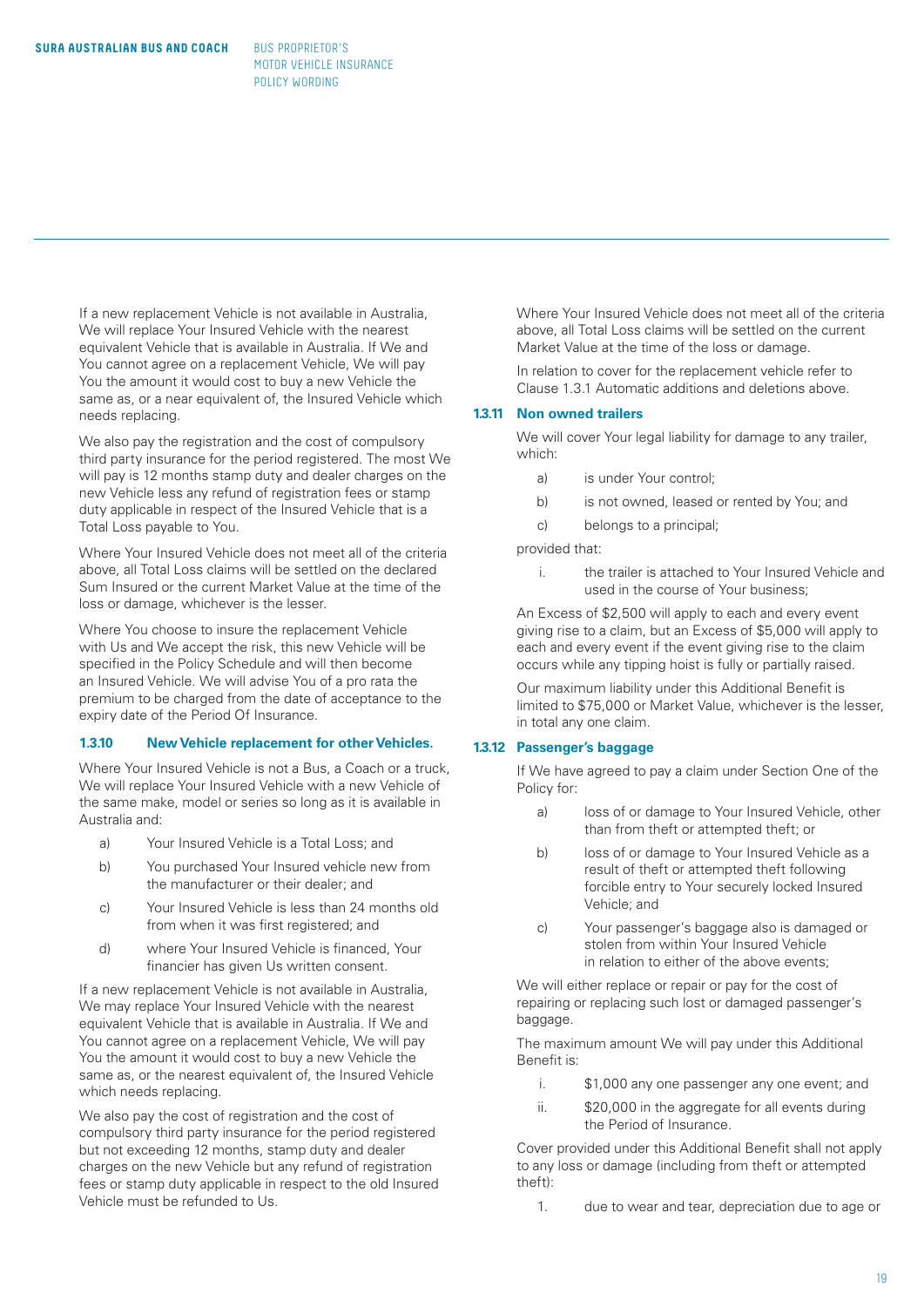use, climatic or atmospheric conditions, damage by vermin or insects;

- 2. unless it is reported to police by You as soon as reasonably possible upon becoming aware of the loss or damage;
- 3. of or to any baggage, which is unaccompanied by a passenger on Your Insured Vehicle;
- 4. of or to any baggage, which the passenger loaded into the luggage bins of the Bus or Coach; if the passenger's baggage is otherwise insured in any way.

The Excess for this Additional Benefit is \$250 any one event.

#### **1.3.13 Personal property belonging to You or Your employee**

If We have agreed to pay a claim under Section One of the Policy, We will cover loss of or damage to tools, clothing and personal property belonging to You or Your employee that were contained in Your lost or damaged Insured Vehicle.

We will not cover money, securities, jewellery and furs.

The maximum amount We will pay is limited to \$2,000 any one Insured Vehicle per event.

All theft losses must be reported to the nearest police station within as soon as reasonably possible.

#### **1.3.14 Recovery costs following theft**

If Your Insured Vehicle is stolen and found, We will cover You for the reasonable costs to return Your Insured Vehicle to its normal parked address or any other place which we agree to.

#### **1.3.15 Redelivery**

If We agree to pay a claim under Section One of the Policy, We will cover You for the practicable costs of returning Your Insured Vehicle to its normal parked address or any other place which we agree to, following repairs to Your Insured Vehicle, provided that:

- a) the repairs were required following loss or damage covered under the Section One claim; and
- b) the situation where Your Insured Vehicle was repaired was more than 200 kilometres from Your Insured Vehicle's normal parked address.

#### **1.3.16 Removal of Insured Vehicle debris**

In the event that the accidental loss or damage to Your Insured Vehicle We have agreed to pay a claim for under Section One of the Policy also necessitates Your incurring of costs to clean up and remove any Insured Vehicle debris, We will cover You for reasonable and necessary costs incurred to do so, up to a maximum of \$50,000 for each loss or accident.

We do not cover costs to clean up or remove any goods falling from any Insured Vehicle under this Additional Benefit.

#### **1.3.17 Signwriting**

If We have paid a claim under Section One of the Policy for accidental loss or or damage to Your Insured Vehicle, We will cover You for the costs to repair or replace damage to or loss of sign writing or fixed advertising signs or materials forming a permanent part of Your Insured Vehicle at the time of the loss or damage.

# **1.3.18 Substitute Vehicle**

In the event that Your Insured Vehicle is being serviced, repaired or cannot be driven and You use another Vehicle not specified in the Policy Schedule as a substitute for Your Insured Vehicle, We will treat such substitute Vehicle as if it were an Insured Vehicle, but only if You are contractually required to effect insurance to cover against loss of or damage to such substitute Vehicle.

Cover under this Additional Benefit only applies if one substitute Vehicle is being used at any one time in place of Your Insured Vehicle.

- a) the substitute Vehicle is not already covered under another insurance policy; and
- b) the substitute Vehicle is not owned by You.

#### **1.3.19 Towing Costs**

If We have agreed to pay a claim under Section One of the Policy for accidental damage to the Insured vehicle, We will cover the necessary reasonable costs of towing Your Insured Vehicle after the accident, plus the reasonable cost of protecting Your Insured Vehicle, to the nearest repairer or place of safety or any other place which we agree to.

# **1.4 EXCLUSIONS APPLICABLE TO SECTION ONE – WHAT YOU ARE NOT INSURED AGAINST**

The exclusions in 1.4 Exclusions Applicable to Section One– What You are not insured against" apply to "Section One: Own Damage" cover.

For Section One cover only, to the extent permitted by law, We will not cover:

#### **1.4.1 Additional costs due to loss or damage**

any additional costs, such as but not limited to, hire car costs (other than those covered under Automatic Extension 1.3.5 applicable to Section One), because You cannot use Your Insured Vehicle due to loss or damage.

# **1.4.2 Additional damage after accident**

aany additional damage to Your Insured Vehicle caused by,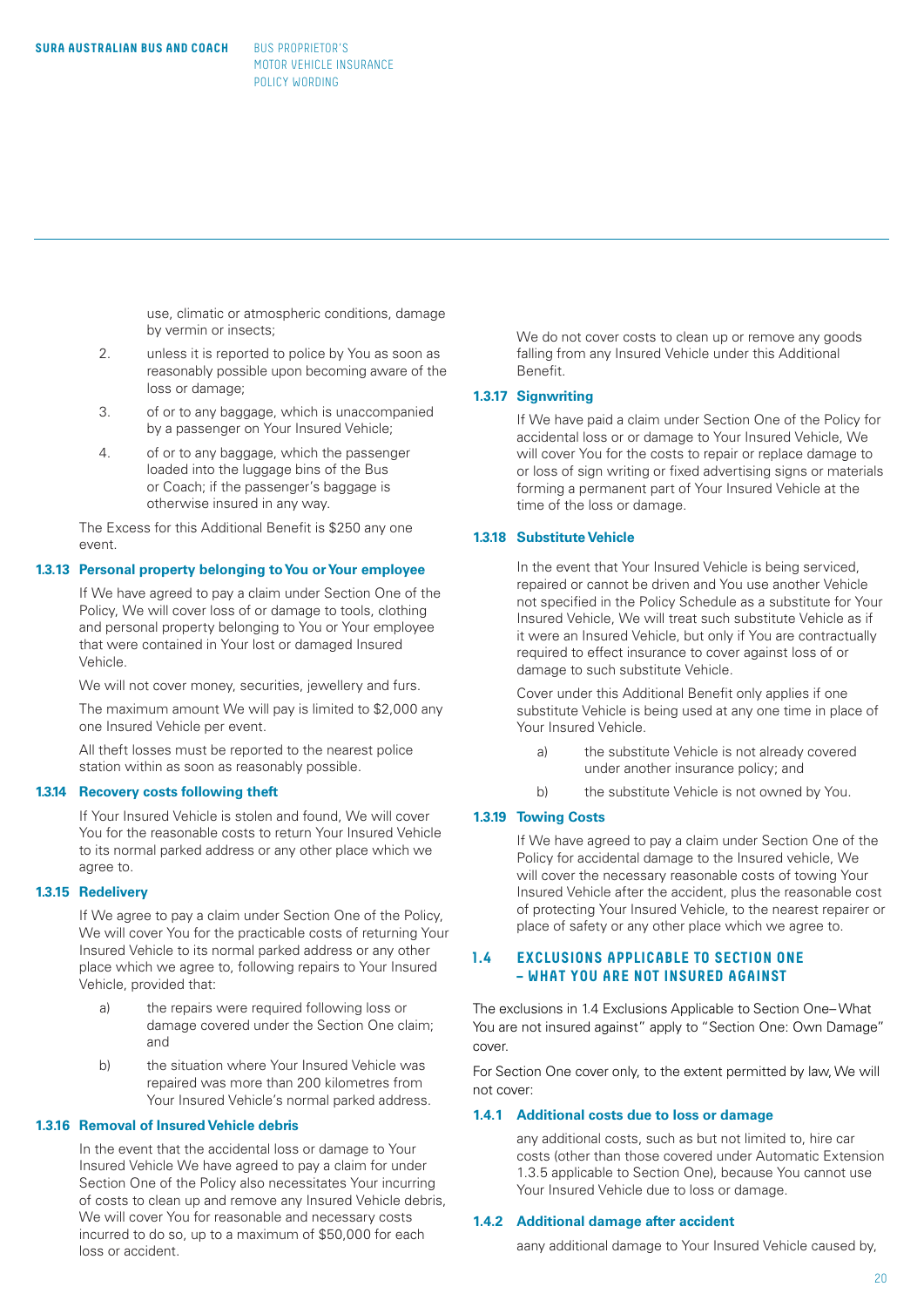as a result of or due to You driving the Insured Vehicle after a collision or accident, unless You could not reasonably be expected to see that driving the Insured Vehicle after the collision or accident could cause such additional damage.

#### **1.4.3 Breakdown, faulty design or workmanship**

any loss of or damage to Your Insured Vehicle or any resultant mechanical damage:

- a) due to failure or breakdown of a structural, electrical, mechanical or electronic nature; or
- b) to any part of Your Insured Vehicle due to faulty design or workmanship.

However, We will cover damage directly caused by a collision or fire to Your Insured Vehicle resulting from such failure, breakdown or faulty workmanship or design as mentioned under a) or b) above.

#### **1.4.4 Depreciation, corrosion or wear and tear**

any loss of or damage to Your Insured Vehicle due to depreciation, wear, tear, rust or corrosion.

#### **1.4.5 Failure to take reasonable steps to protect or safeguard**

any loss of or damage to Your Insured Vehicle if reasonable steps to protect or safeguard Your Insured Vehicle have not been taken.

# **1.4.6 Legal seizure or repossession**

any loss of or damage to Your Insured Vehicle due to it being legally seized or repossessed.

#### **1.4.7 Loss or damage outside Australia**

any loss of or damage to Your Insured Vehicle occurring outside the Commonwealth of Australia except where Your Insured Vehicle is being transported by sea between Australian ports

#### **1.4.8 Theft during test drive**

any loss or damage caused by theft of Your Insured Vehicle resulting from it being test driven for sale and You or an employee of Yours did not accompany the prospective purchaser.

# **1.4.9 Tyres**

any damage to Your Insured Vehicle's tyres caused by the application of brakes, road punctures, cuts or bursting, unless caused as a result of an accident covered under the Policy or by people acting maliciously.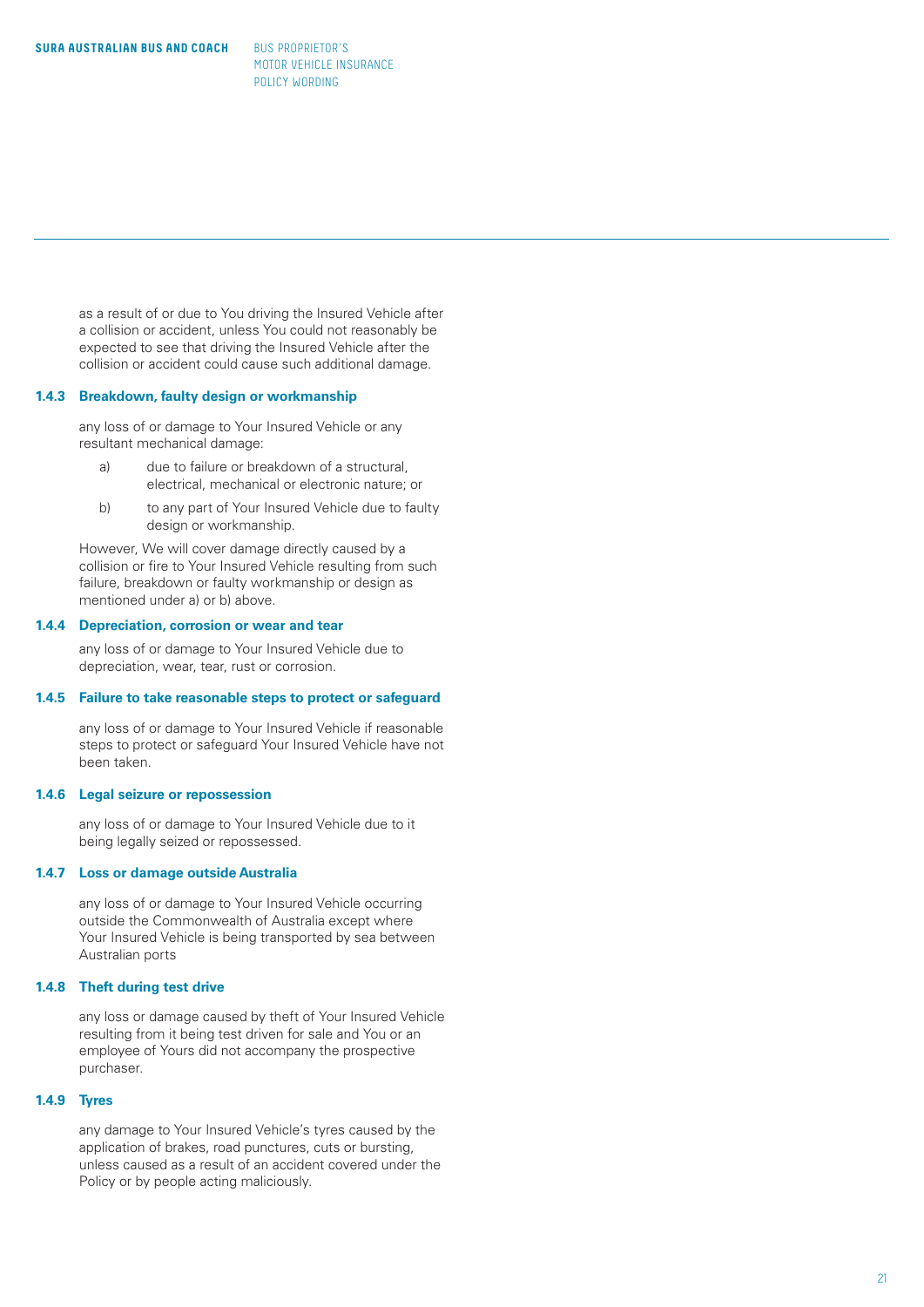# SECTION TWO – THIRD PARTY LIABILITY (APPLICABLE TO REGISTERED INSURED VEHICLES ONLY)

This Section is only operative if specified as "Insured" in Your Policy Schedule, under the heading "Cover Sections Effected".

# **2.1 INSURING CLAUSE – WHAT YOU ARE INSURED AGAINST**

We will cover You for the amount You may be held legally liable to pay as compensation for accidental damage to property belonging to others occurring during the Period of Insurance and caused by or arising out of the ownership, operation or use of any Registered Insured Vehicle or any trailer or caravan (whether or not it belongs to You) attached to such Registered Insured Vehicle.

The above cover is provided to the extent permitted by law and subject to and in accordance with the applicable Policy terms and conditions (including any Excesses, limits and exclusions).

# **Ownership, operation or use of any Registered Insured Vehicle or any trailer or caravan**

i. accidental damage to property belonging to others caused by or arising out of goods falling from any Registered Insured Vehicle or any trailer or caravan (whether or not it belongs to You) attached to such Registered Insured Vehicle will be deemed to be damage caused by or arising out of the ownership, operation or use of any Registered Insured Vehicle or any trailer or caravan.

The operation of loading and unloading any Registered Insured Vehicle or any trailer or caravan (whether or not it belongs to You) attached to such Registered Insured Vehicle will be deemed to be operation or use of any Registered Insured Vehicle or any trailer or caravan. However, collection or delivery of the load from or to any Registered Insured Vehicle is not deemed to be ownership, operation or use of any Registered Insured Vehicle or any trailer or caravan.

#### **Supplemental bodily injury cover**

We will cover the amount which You, or any person using or in charge of Your Registered Insured Vehicle with Your permission may be held legally liable to pay by way of compensation or damages (excluding aggravated, punitive, exemplary or multiple damages) for death of or bodily injury to any person:

- a) occurring within the Commonwealth of Australia during the Period Of Insurance; and
- b) arising out of the use of Your Registered Insured Vehicle.

We do not cover:

- i. legal liability for death or bodily injury to:
	- a) You or any person driving, using or in charge of Your Registered Insured Vehicle; or
	- b) an employee of Yours or who is deemed by any law to be Your employee arising out of their employment with You;
- ii. if You or any person using Your Registered Insured Vehicle:
	- a) is wholly or partly covered under any compulsory statutory insurance scheme or accident compensation scheme;
	- b) would have been entitled to be covered under any such scheme as it existed at the commencement of the Period Of Insurance, even though there may have been a change in the law during the Period Of Insurance;
	- c) would have been entitled to be covered under any such scheme if it were not for the application of any excess or deductible applying under the scheme;
	- d) would have been entitled to be covered under any such scheme had cover not been refused because You did not:
		- register Your Vehicle;
		- apply for cover under the scheme;
		- comply with a term or condition of the scheme;
- iii. while Your Registered Insured Vehicles is being loaded or unloaded, but not including passengers while getting onto or off a bus licensed to carry passengers for hire, fare or reward; or
- iv. any of Your Registered Insured Vehicles that are registered in the Northern Territory of Australia.

# **2.2 LIMIT OF LIABILITY – MAXIMUM AMOUNT PAYABLE UNDER SECTION TWO**

The maximum amount We will pay in respect of all claims arising out of any one event is the Limit of Liability as shown on the Policy Schedule.

# **2.3 LEGAL COSTS**

We will cover Your reasonable legal costs and expenses in defending or settling claims that are covered under Section 2.1 if You have Our agreement in writing. We pay this in addition to the Limit of Liability.

If a payment for compensation to finalise a claim made under Section 2.1 exceeds the Limit of Liability, Our liability to pay legal costs and expenses shall be limited to such proportion of the legal costs and expenses as the Limit of Liability bears to the amount actually paid or payable for compensation to finalise the claim.

# **2.4 AUTOMATIC EXTENSIONS APPLICABLE TO SECTION TWO**

We give the following Additional Benefits automatically within the cover provided under Section Two of the Policy. Other than as amended, cover provided under these Additional Benefits is provided to the extent permitted by law and subject to and in accordance with the applicable Policy terms and conditions (including any Excesses, limits and exclusions).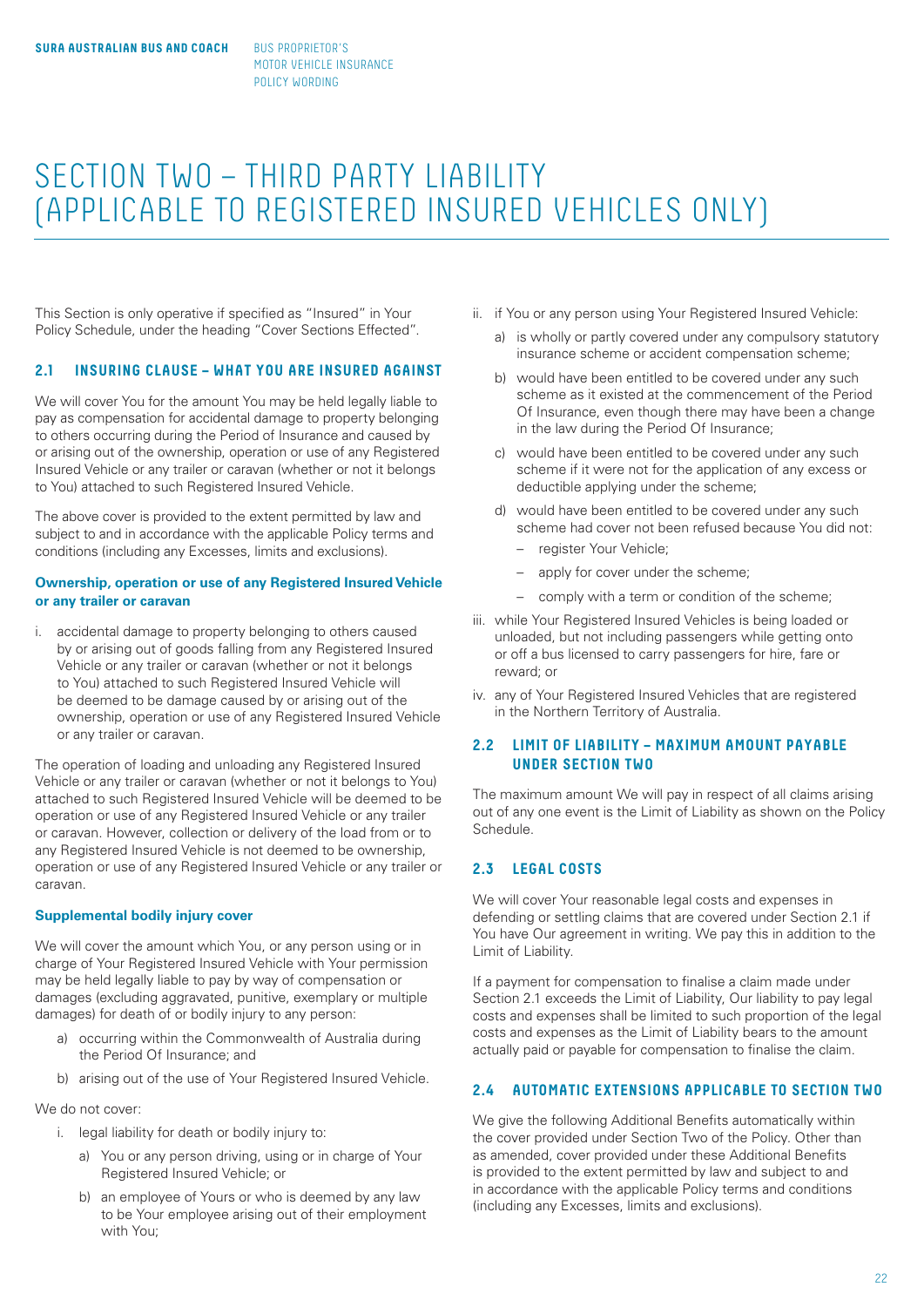# **2.4.1 Authorised drivers**

Cover under Section Two of the Policy is extended to include any person driving, operating, using or in charge of any Insured Vehicle with Your permission as if they were You but only while they are driving, operating, using or in charge of an Insured Vehicle, provided that they are not entitled to indemnity under any other insurance or statute.

# **2.4.2 Automatic additions and deletions**

In the event that You purchase or lease any additional or replacement Vehicle of a like kind or similar type and nature to a Registered Insured Vehicle during the Period of Insurance, such additional or replacement Vehicle will be deemed to be a Registered Insured Vehicle for up to a maximum of thirty (30) days from the date of purchase or commencement of lease. The additional or replacement Vehicle must be registered for use on a public road in accordance with the requirements of the laws of any State or Territory.

You then have these thirty (30) days from the date of purchase or commencement of the lease which to provide Us with details of such additional or replacement Vehicle including its registration number and request that it be added to the Insured Vehicles Listing as a variation to the Policy. Any variation We agree to may be subject to any additional Premium or terms We may require. We may not agree to agree to the variation it is it is not on terms acceptable to Us.

Please note nothing prevents You from seeking a variation earlier if the automatic addition cover is in Your view not likely to be sufficient.

Cover under this Additional benefit ends from the earlier of the time the Insured Vehicle is added as a variation to the Policy or the end of thirty (30) days from the date of purchase or commencement of lease.

# **2.4.3 Conditional registration**

If Your Insured Vehicle or substitute Vehicle is unregistered but You have obtained the appropriate temporary or conditional permit or registration to use such unregistered Insured Vehicle or substitute Vehicle on a public road, We will treat such Vehicle as Your Registered Insured Vehicle. but only:

- a) while such temporary or conditional permit or registration remains current and valid;
- b) when used in full compliance with any conditions or restrictions imposed by such temporary or conditional permit or registration.

#### **2.4.4 Dangerous Goods**

Cover provided under Section Two of the Policy is extended to include Your legal liability to pay compensation for accidental damage to property belonging to others occurring during the Period of Insurance and caused by an event in connection with or arising out of the transport of Dangerous Goods (other than any substance, article, goods, material or thing that falls within Class 7 Radioactive material under The Australian Code for the Transport of Dangerous Goods by Road and Rail) in or by any Registered Insured Vehicle by or on behalf of You provided that the Dangerous Goods are transported in accordance with the requirements of The Australian Code for the Transport of Dangerous Goods by Road and Rail (or any Subsequent Legislation, as applicable).

No cover applies for any liability caused by, arising out of, in connection with or in respect of transport or carriage of any substance, article, goods, material or thing that falls within "Class 7 Radioactive material" under The Australian Code for the Transport of Dangerous Goods by Road and Rail or any Subsequent Legislation, as applicable.

The maximum amount We will pay under this Additional Benefit is \$1,000,000 any one event.

# **2.4.5 Passengers**

Cover provided under Section Two of the Policy is extended to include legal liability to pay compensation in respect of accidental damage to property belonging to others occurring during the Period of Insurance and caused by any authorised passenger in or on or getting into or out of Your Registered Insured Vehicle.

Cover provided by this Automatic Extension does not apply to such passenger's liability to any other passenger of Your Registered Insured Vehicle.

#### **2.4.6 Pollution clean up costs**

Cover provided under Section Two of the Policy is extended to include Your legal liability to clean up or pay clean up costs following pollution or contamination of water, land or the atmosphere following an event covered under the Policy.

The maximum amount We will pay under this Additional Benefit is \$1,000,000 any one event.

This Additional Benefit does not override Exclusion 2.6.7.

# **2.4.7 Substitute Vehicle**

In the event that Your Registered Insured Vehicle is being serviced, repaired or cannot be driven and You use another registered Vehicle not specified in the Policy Schedule as a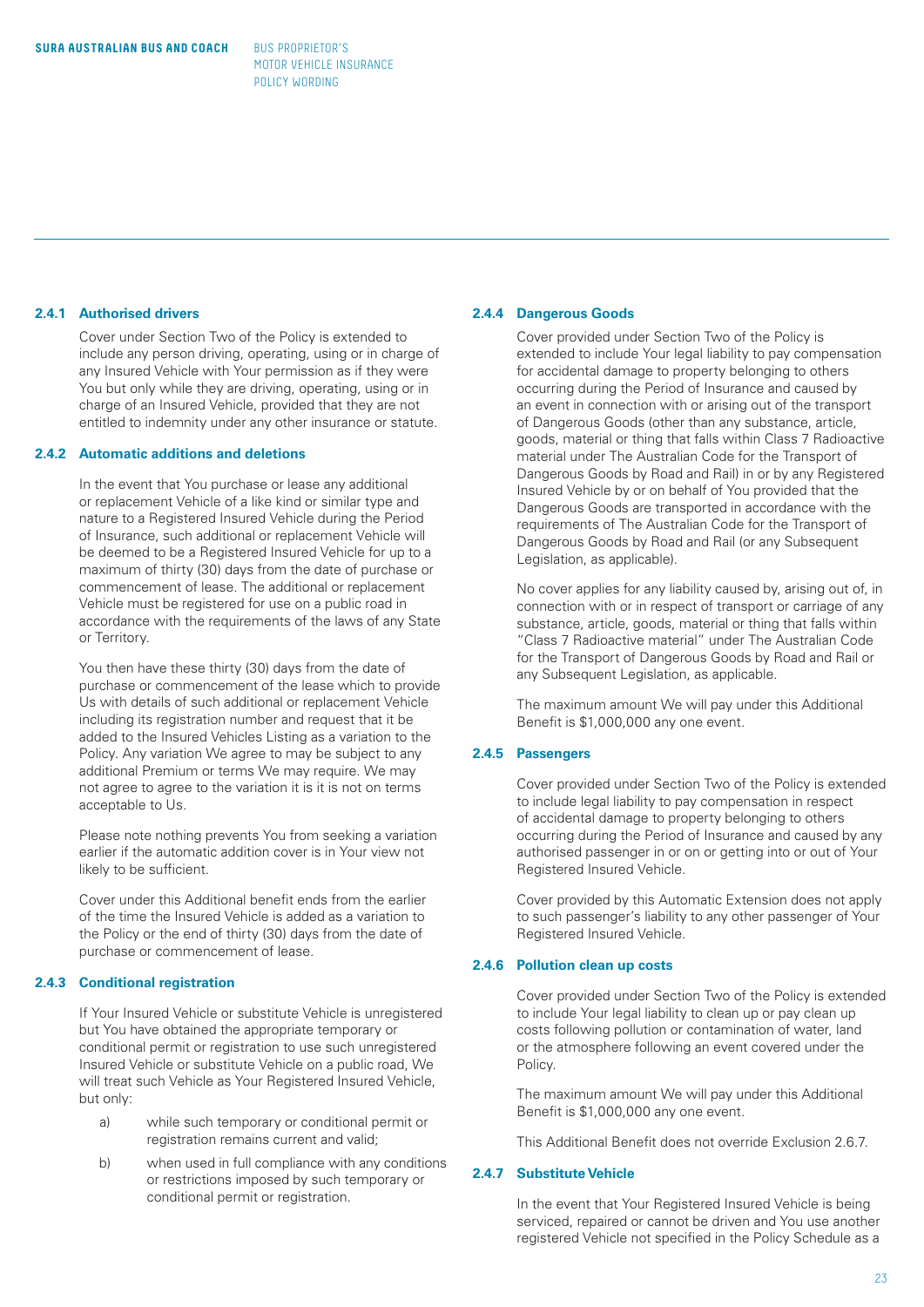substitute for Your Registered Insured Vehicle, We will treat such substitute registered Vehicle as if it were a Registered Insured Vehicle.

Cover under this Additional Benefit only applies if one substitute registered Vehicle is being used at any one time in place of Your Registered Insured Vehicle; the substitute registered Vehicle is not already covered under another insurance policy; and the substitute registered Vehicle is not owned by You.

#### **2.4.8 Your employer's or principal's liability**

Cover provided under Section Two of the Policy is extended to include Your employer, principal or partner as if they were You but only in respect of legal liability attaching to them due to or caused by the operation or use of Your Registered Insured Vehicle in the performance of work or service by or on behalf of You for or to Your employer, principal or partner.

# **2.4.9 Your liability as principal**

Any Vehicle, which is:

- a) not owned or supplied by You or hired to You; and
- b) is in the charge of, or is being driven by a person authorised to use such Vehicle on Your behalf in connection with Your business;

will be deemed a Registered Insured Vehicle.

# **2.5 OPTIONAL EXTENSION APPLICABLE TO SECTION TWO**

 You can request the following Optional Extension by making Your selection in the Application You give Us. This Optional Extension is not automatically granted.

 If this Optional Extension is granted and You agree to pay any additional premium We may charge for granting of this Optional Extension, this Optional Extension will apply and the Policy Schedule will signify this by specifying this Optional Extension as being "operative" in the Optional Extension Table.

# **2.5.1 Dangerous Goods**

Cover provided under Section Two of the Policy is extended to include Your legal liability to pay compensation for accidental damage to property belonging to others occurring during the Period of Insurance and caused by an event in connection with or arising out of the transport of Dangerous Goods in or by any Registered Insured Vehicle by or on behalf of You provided that the Dangerous Goods are transported in accordance with the requirements of The Australian Code for the Transport of Dangerous Goods by Road and Rail (or any Subsequent Legislation, as applicable).

The maximum amount We will pay under this Optional Extension is the amount specified in the Optional Extensions Table in the Policy Schedule as "Applicable Sublimit" against this Optional Extension 2.5.1, on an any one event basis and is only in excess of the \$1,000,000 limit of liability provided for under the Additional Benefit: 2.4.4 Dangerous Goods.

#### Exclusions applicable to this Optional Extension

We will not cover any liability caused by, arising out of, in connection with or in respect of transport or carriage of any substance, article, goods, material or thing that falls within "Class 1 - Explosives", "Class 6 – Toxic and Infectious Substances" or "Class 7 - Radioactive material" under The Australian Code for the Transport of Dangerous Goods by Road and Rail (or any Subsequent Legislation, as applicable).

For the purpose of this Optional Extension only, Exclusion 2.6.4 applicable to Section Two of the Policy shall not apply to the extent of cover provided under this Optional Extension.

# **2.6 EXCLUSIONS APPLICABLE TO SECTION TWO – WHAT YOU ARE NOT INSURED AGAINST**

"2.6 Exclusions Applicable to Section Two – What You are not insured against" applies to "Section Two: Third Party Liability (applicable to Registered Insured Vehicles only)" cover.

For Section Two cover only, to the extent permitted by law, We will not cover

#### **2.6.1 Airside**

any liability arising out of the use of Your Registered Insured Vehicle airside of or at an airfield.

# **2.6.2 Asbestos**

any liability arising directly or indirectly from the existence, use, transportation, distribution, handling, mining and/or storage of asbestos or any material containing asbestos.

# **2.6.3 Assumed liability**

any liability or obligation assumed by You under any contract, agreement or warranty which would not have otherwise arisen or been implied by law.

#### **2.6.4 Dangerous goods**

any legal liability caused by, arising out of, in connection with or in respect of transportation or carriage of any Dangerous Goods (other than as provided for by Automatic Extension 2.4.4 or Optional Extension 2.5.1, if applicable).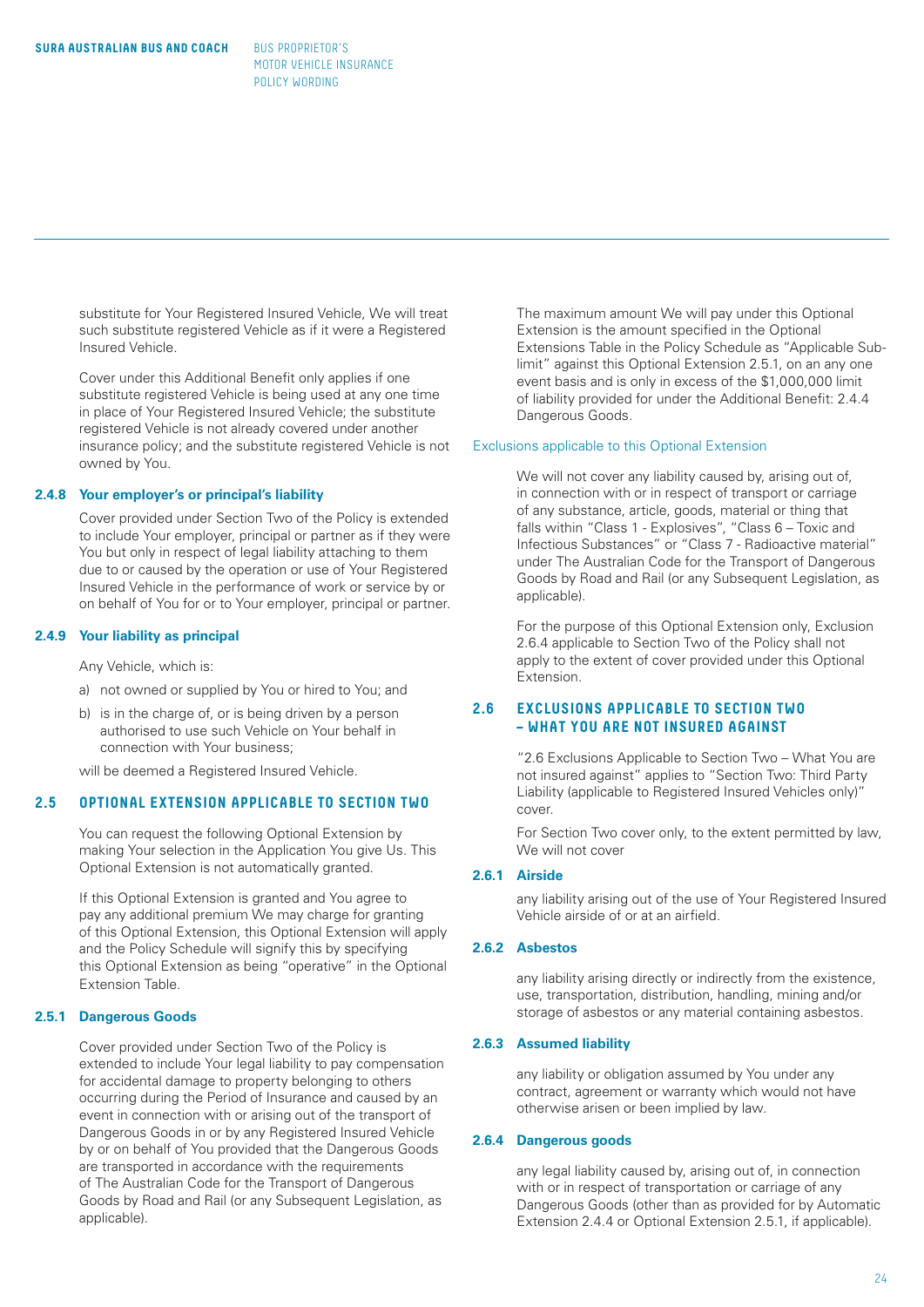# **2.6.5 Fines, penalties, aggravated, punitive, exemplary or multiple damages**

any liability to pay any fines, penalties, aggravated, punitive, exemplary or multiple damages.

#### **2.6.6 Loss or damage or death or bodily injury outside Australia**

any legal liability caused by, arising out of, in connection with or in respect of any:

- a) loss of or damage to property occurring outside the Commonwealth of Australia; or
- b) death of or bodily injury to any person occurring outside the Commonwealth of Australia.

# **2.6.7 Pollution**

any legal liability caused by, arising out of, in connection with or in respect of pollution or contamination other than pollution or contamination caused by a sudden, identifiable, unintended and unexpected happening, which takes place in its entirety at a specific time and place.

#### **2.6.8 Property in Your physical or legal control or possession**

any legal liability caused by, arising out of, in connection with or in respect of damage to:

- a) any property belonging to You or the driver of Your Registered Insured Vehicle ; or
- b) any property belonging to any other party (including any luggage and/or other personal belongings of any passenger of Your Registered Insured Vehicle ) in Your or the driver's physical or legal control or possession, except for:
	- i. **premises leased or rented to You; or**
	- ii. Your employees' or visitors' Vehicles (including their contents) where such damage occurs whilst in a car park owned, operated or provided by You.

# **2.6.9 Tool of Trade**

any legal liability caused by, arising out of, in connection with or in respect of Your Registered Insured Vehicle or any plant forming part of Your Registered Insured Vehicle being used as a tool, operating at any work site (except while Your Registered Insured Vehicle is travelling, transporting or carting goods or passengers).

#### **2.6.10 Underground mine**

any liability arising out of the use of Your Registered Insured Vehicle underground in any mining activity.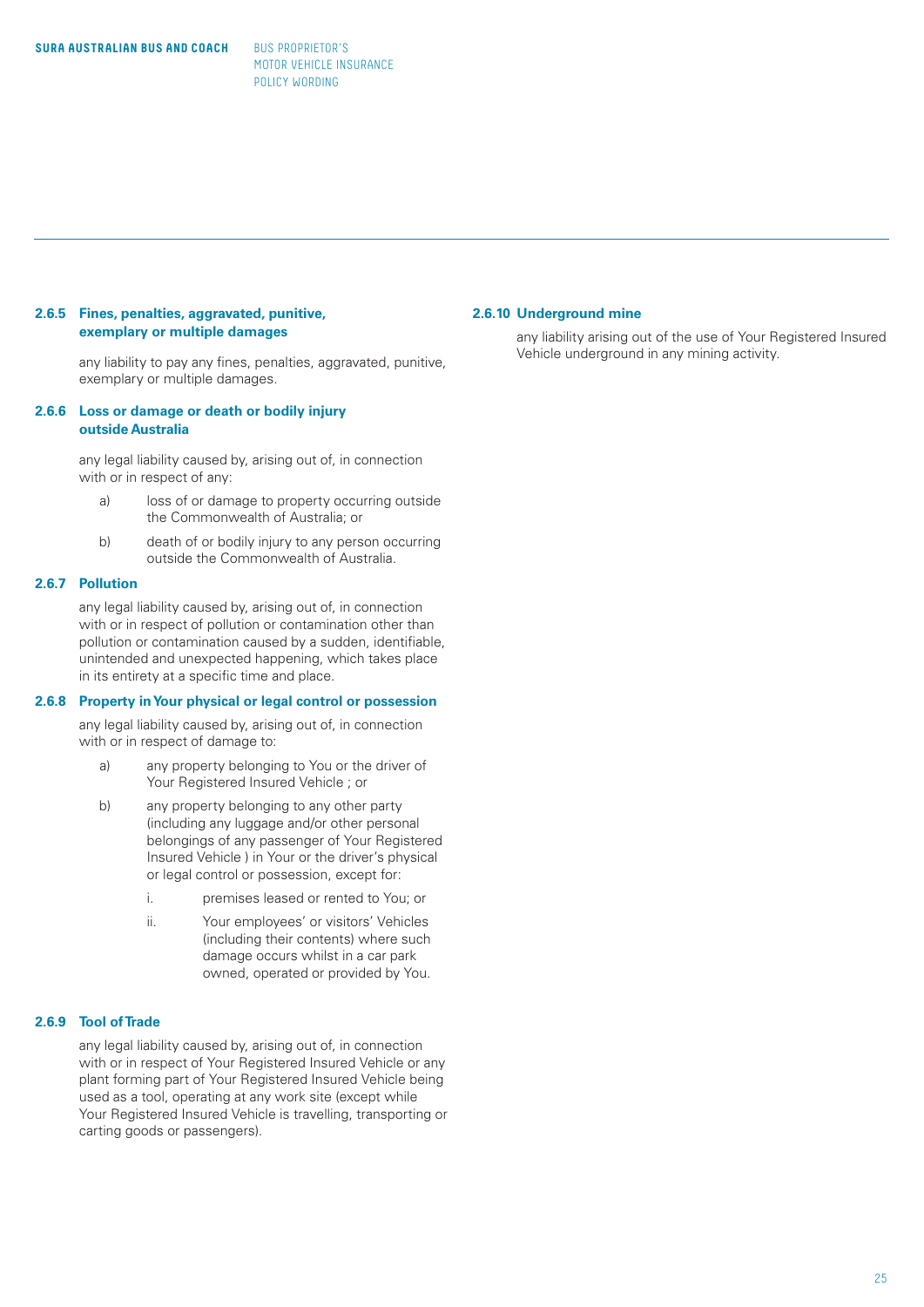# GENERAL CONDITIONS

If you do not meet the applicable Policy general conditions and specific conditions (other than the cancellation condition), we may cancel Your Policy and/or reduce or refuse to pay a claim, to the extent permitted by law and to the extent we are prejudiced by your noncompliance.

# **5.1 ACCIDENTS/LOSSES AFFECT YOUR RENEWAL PREMIUM**

When calculating Your renewal premium, all claims that occur during the Period of Insurance will affect the coming year's renewal premium.

In addition, if You report an incident or loss after We have advised renewal terms We reserve the right:

a) to revise Our renewal terms; or

b) where the Policy has been renewed and a claim has been reported that occurred in the previous policy period, to charge any additional premium relative to the reported loss.

c) where the Policy has been renewed, to reduce the policy period for the new policy replacing the Policy in proportion to the amount due if that additional amount is not paid within 28 days of notification.

# **5.2 ALL PERSONS OR COMPANIES BOUND BY THIS POLICY AND ITS PROVISIONS**

All persons or companies entitled to any benefit under the Policy are bound by the provisions of the Policy. To the extent permitted by law, We may refuse or reduce the amount payable for a claim if You or anyone entitled to any benefit under the Policy are in breach of any of the provisions of the Policy.

# **5.3 BREACH OF POLICY CONDITIONS**

A breach or non-compliance with any Policy condition without the knowledge of You or Your responsible officer will not affect Your right to the cover under the Policy. However, where You or Your responsible officer becomes aware of such breach or noncompliance You must notify Us as soon as practically possible.

Breach or non-compliance with any Policy condition does not mean any act or omission that triggers any exclusion applicable to the Policy and this Automatic Extension does not apply to or affect in any way the operation of any exclusion applicable to the Policy.

# **5.4 CANCELLING YOUR POLICY**

#### **How You may cancel this Policy**

- a) You may cancel this Policy at any time by telling Us in writing that You want to cancel it.
- b) Where there is more than one party forming part of

You, We will only cancel the Policy when a written agreement to cancel the Policy is received from all parties forming part of You.

#### **How We may cancel this Policy**

- a) We may cancel the Policy in any of the circumstances permitted by law by informing You (or Your nominated agent who arranged this insurance) in writing.
- b) We may cancel the Policy pursuant to any right at law and as set out in the Insurance Contracts Act 1984 by giving the Insured written notice to that effect where You have:
	- i. failed to comply with the duty of utmost good faith;
	- ii. made a misrepresentation to Us during the negotiations for the Policy before We entered into the Policy;
- iii. failed to comply with a provision of the Policy;
- iv. failed to pay the premium or if You are paying the premium by instalments where an instalment is overdue for a period longer than 1 month;
- v. made a fraudulent claim under the Policy or any other policy of insurance (whether with Us or some other insurer) that provided insurance cover during any part of the period during which the Policy provides insurance cover;
- vi. failed to notify Us of any specific act or omission where notification is required under the terms of the Policy.
- c) We will give You (or Your nominated agent who arranged this insurance) this notice in person or send it to Your address (or the address of broker provider who arranged this insurance) last known to Us.

# **5.5 CHANGES TO INFORMATION PREVIOUSLY ADVISED**

You must tell Us as soon as practically possible if any of the information on your Policy Schedule is incorrect or has changed. You must also tell Us if circumstances occur, or if changes or alterations are intended or made which increase the risk of loss, damage or liability.

For example, You must tell Us as soon as practically possible of the following changes: if:

- (a) any Insured Vehicle is replaced or sold;
- (b) there is a change to the names of the owner(s) of any Insured Vehicle;
- (c) there is a change in of use of any Insured Vehicle;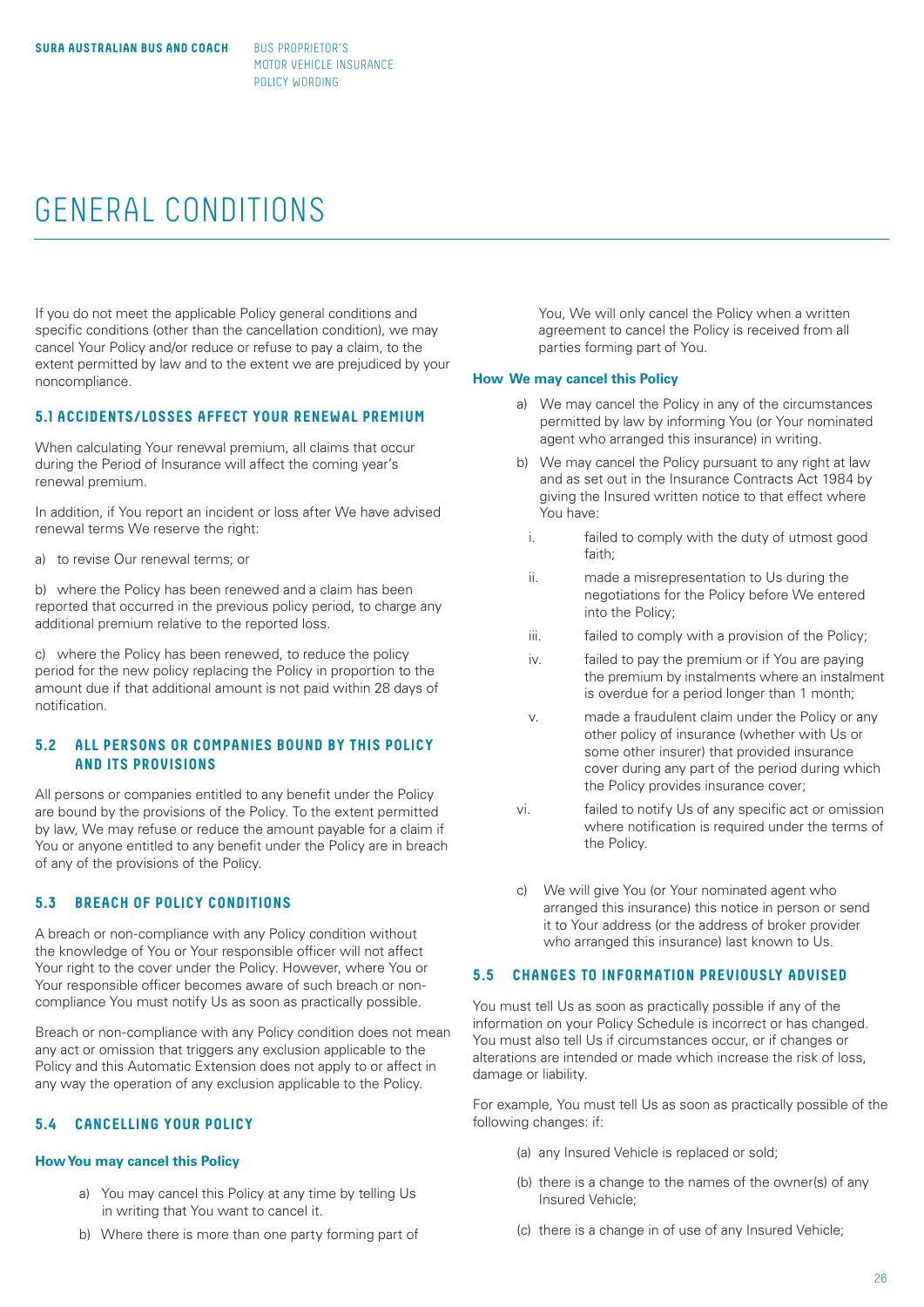- (d) the normal parked address for any Insured Vehicle changes;
- (e) you want to list any other drivers who use the Insured Vehicle;
- (f) your contact details like email, phone number or mailing address change:
- (g) you want to change the cover options effected;

 (h) you have made or want to make a modification to the manufacturer's specifications to improve any Insured Vehicle's performance, but only if such Insured Vehicle is a sedan, station wagon, 4x4 or a goods carrying Vehicle;

(i) you want to add a non-standard accessory.

If you wish to insure any fitted non-standard accessory or modification, each one must be advised to us for our acceptance, which we will confirm by issuing an alteration advice.

When We receive this information regarding a change, We may:

- a) propose to vary the terms and conditions of your Policy;
- b) propose to charge you additional premium; or
- c) decide not to offer to renew your Policy; or
- d) cancel your policy if:
	- i. We can't reach agreement with You on changed terms and conditions or any additional premium; or
	- ii. We are no longer prepared to insure You because there has been a material change to the risk.

# **5.6 CHANGING YOUR POLICY**

If You want to make a change to the Policy You need to ask Us and any change will only be :

- made if We agree to it in writing and You agree to pay any additional Premium We require; and
- effective from the time both of the above occur, unless specified otherwise in writing.

# **5.7 FINANCIER**

If Your Insured Vehicle is security for any finance agreement, then:

- a) We have the right to make claim payments to the financier; and
- b) any payments made to the financier will satisfy Our obligation to You under the Policy for the amount paid.

# **5.8 GOVERNING LAW**

All disputes arising out of or under the Policy will be subject to determination by any Court of jurisdiction within the Commonwealth of Australia according to the law applicable to the jurisdiction.

# **5.9 NOTICES**

We may give any notices under the Policy in writing:

- in person to You or Your nominated agent; or
- electronically to the last electronic address notified by You or your nominated agent to Us where we are allowed by law; or
- by post to the last address notified by You or your nominated agent to Us.

It is important for You to tell Us soon as reasonably practicable of any change of address or if Your nominated agent no longer acts for You or their address has changed.

# **5.10 OTHER INSURANCES COVERING THE SAME LOSS, DAMAGE OR LIABILITY**

You must notify us of any other insurance which will or may, whether in whole or in part, cover any loss, damage or liability insured under your Policy.

If at the time of any event giving rise to a claim under the Policy there is any other insurance or indemnity covering the same loss, damage or liability You must notify Us of the existence of the other insurance or indemnity and You must provide all reasonable assistance to Us that We may require relevant to that insurance.

# **5.11 OTHER INTERESTS**

You must tell us of the interest of all parties (eg financiers, lessors or owners) who You want to have access to the cover under your Policy relevant to their interest in the Insured Vehicle. We do not cover the interest of anyone other than in the Insured Vehicle unless you've told us about them and we've noted them on your Policy Schedule.

# **5.12 PROTECTION OF INSURED VEHICLES**

You must take all reasonable precautions for the care, safety and protection of the Insured Vehicles covered under the Policy and comply with all statutory obligations, by-laws and regulations imposed by any public authority for the safety, use and storage of the Insured Vehicles.

# **5.13 CAR SHARING**

Payment made by passengers, as part of a car sharing agreement for social or other similar purpose, including travelling to and from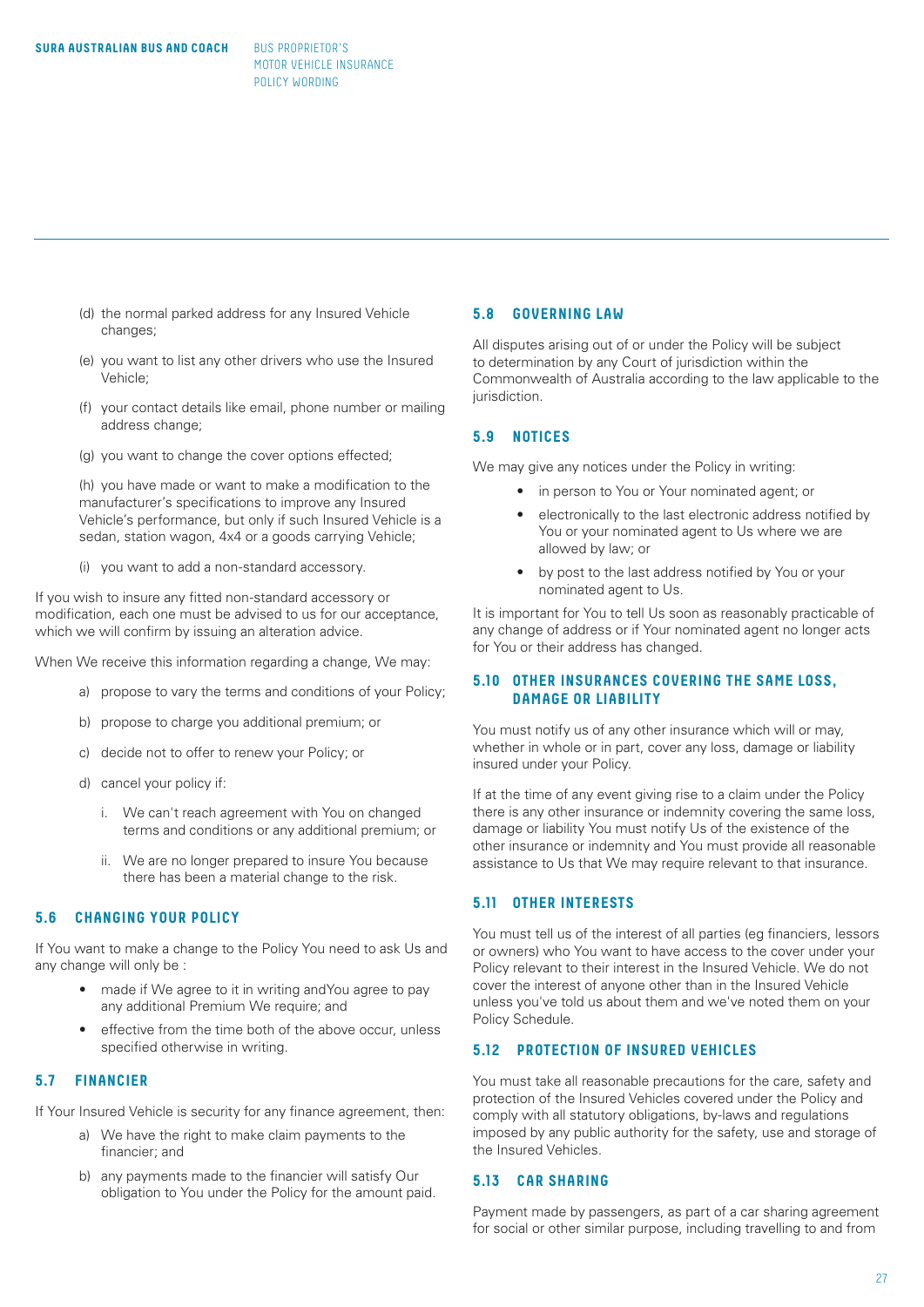work, will not constitute the conveyance of passengers for hire, fare or reward provided that the total contribution received for the journey does not involve commercial use for profit.

# **5.14 WAIVER OF SUBROGATION**

We will not seek recovery against the persons, parties, companies or firms forming part of You.

# **5.15 REFERENCES TO LEGISLATION**

Legislation referenced in this Policy includes Subsequent Legislation. Any term used in this Policy and defined by reference to legislation will have the meaning given in any replacement definition or definition with materially the same object or purpose in Subsequent Legislation.

'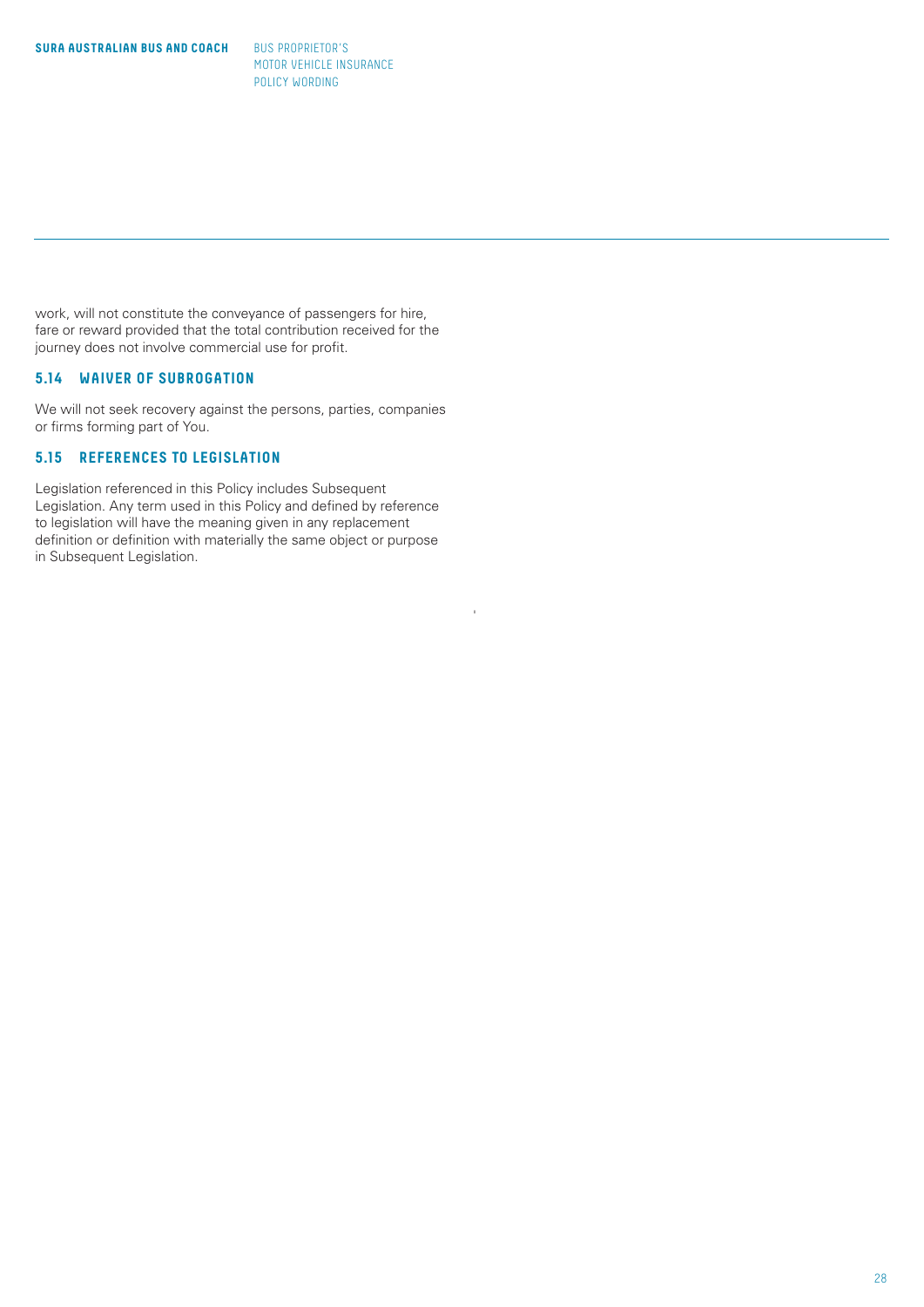# CLAIMS PROCEDURE AND CONDITIONS

The Excesses set out under "6.1 Excess – What You must pay if You make a claim" apply to all claims except where otherwise stated. The amount of any other Excess that applies to Your Policy will be shown on Your Policy Schedule.

# **6.1 EXCESS – WHAT YOU MUST PAY IF YOU MAKE A CLAIM**

When You make a claim under the Policy, You have to contribute to the amount of the claim by paying or bearing an Excess or Excesses. There are three types of Excesses applicable under the Policy:

- a) Standard Excess;
- b) Age or Inexperienced Driver Excess; and
- c) Bodily Injury Excess.

These Excesses are explained below.

In the Policy, the amount of Excess(es) You must pay depends on:

- a) the Insured Vehicles that has suffered loss or damage (for Section One where applicable); or
- b) the Insured Vehicle involved in causing the damage and/ or death or bodily injury (for Section Two where applicable).

Regardless of whether an Insured Vehicle has suffered loss or damage or is involved in causing damage to property belonging to others, only one Standard Excess (and Age or Inexperienced Driver Excess, if applicable) applies for each Insured Vehicle across both Sections of the Policy, subject to the . exceptions detailed below:

i. event causing death or bodily injury

In the event an Insured Vehicle is involved in an event that causes death or bodily injury, liability in respect of which cover is provided under Section Two (where applicable) and loss or damage to the Insured Vehicle which is covered under Section One (where applicable), You have to pay the Standard Excess (and Age or Inexperienced Driver Excess if applicable) applicable to the Insured Vehicle or the Bodily Injury Excess, whichever is the greater.

> ii. Vehicle collision causing loss or damage to two (2) or more Insured Vehicles

In the event of the same Insured Vehicle collision causing loss of or damage to two (2) or more Insured Vehicles, only one Standard Excess (and one Age or Inexperienced Driver Excess if applicable), being the highest applicable Standard Excess that applicable to any of the lost or damaged Insured Vehicles, will apply.

If We accept Your claim You must pay the total amount of the applicable Excesses either to Us or to the repairer. We will tell You to whom they must be paid. However, if Your Insured Vehicle is a Total Loss, We may deduct any Excesses that You must pay from any payment We make.

# **6.1.1 Standard Excess**

The Excess for each Insured Vehicle is specified in the Policy Schedule.

However, depending on the Insured Vehicle and the age or experience of the driver operating or in charge of any Ancillary Insured Vehicle at the time of loss or damage or event, You may have to also pay the Age or Inexperienced Driver Excess in addition to the Standard Excess.

# **6.1.2 Age or Inexperienced Driver Excess**

In addition to the Standard Excess, You will have to contribute an Age or Inexperienced Driver Excess if at the time of any accident, incident or Occurrence giving rise to a claim, Your Insured Vehicle is driven by a person who is:

- a) under the age of 21; or
- b) aged 21 but under the age of 25; or
- c) aged 25 or more but has not held an Australian driver's licence for two or more years for the type of Insured Vehicle being driven at the time of the incident.

The amount of the Age or Inexperienced Driver's Excess is shown on Your Policy Schedule. You will not have to contribute this Age or Inexperienced Driver Excess if the only damage to Your Insured Vehicle is a broken windscreen, or window glass, or caused by storm, hail damage or when parked.

#### **6.1.3 Bodily Injury Excess**

In the event of a valid claim for legal liability in respect of death or bodily injury under Section Two, You will have to contribute a Bodily Injury Excess as shown in the Policy Schedule. If Your Insured Vehicle was also lost or damaged in the same event that caused the death or bodily injury, You only have to contribute the Standard Excess applicable to the Insured Vehicle (and Age or Inexperienced Driver Excess, if applicable) or the Bodily Injury Excess, whichever is the greater. The Bodily Injury Excess shall not be cumulative with any other Excess

# **6.1.4 When You will not have to pay an Excess**

In the event that the total Excess(es) applicable to Your claim is \$5,000 or less, or Your Policy does not

include either an aggregate Excess or self insured claims handling agreement, You will not have to contribute any Excess towards a claim if:

- the accident which gave rise to the claim was totally the fault of the driver of another Vehicle (you may be able to help confirm this by providing a police report, expert reports, witness statements or photographs taken at the scene); and
- b) You are able to provide Us with the name and address of that driver or any other information that would reasonably allow us to identify the person so that we can exercise our rights of recovery.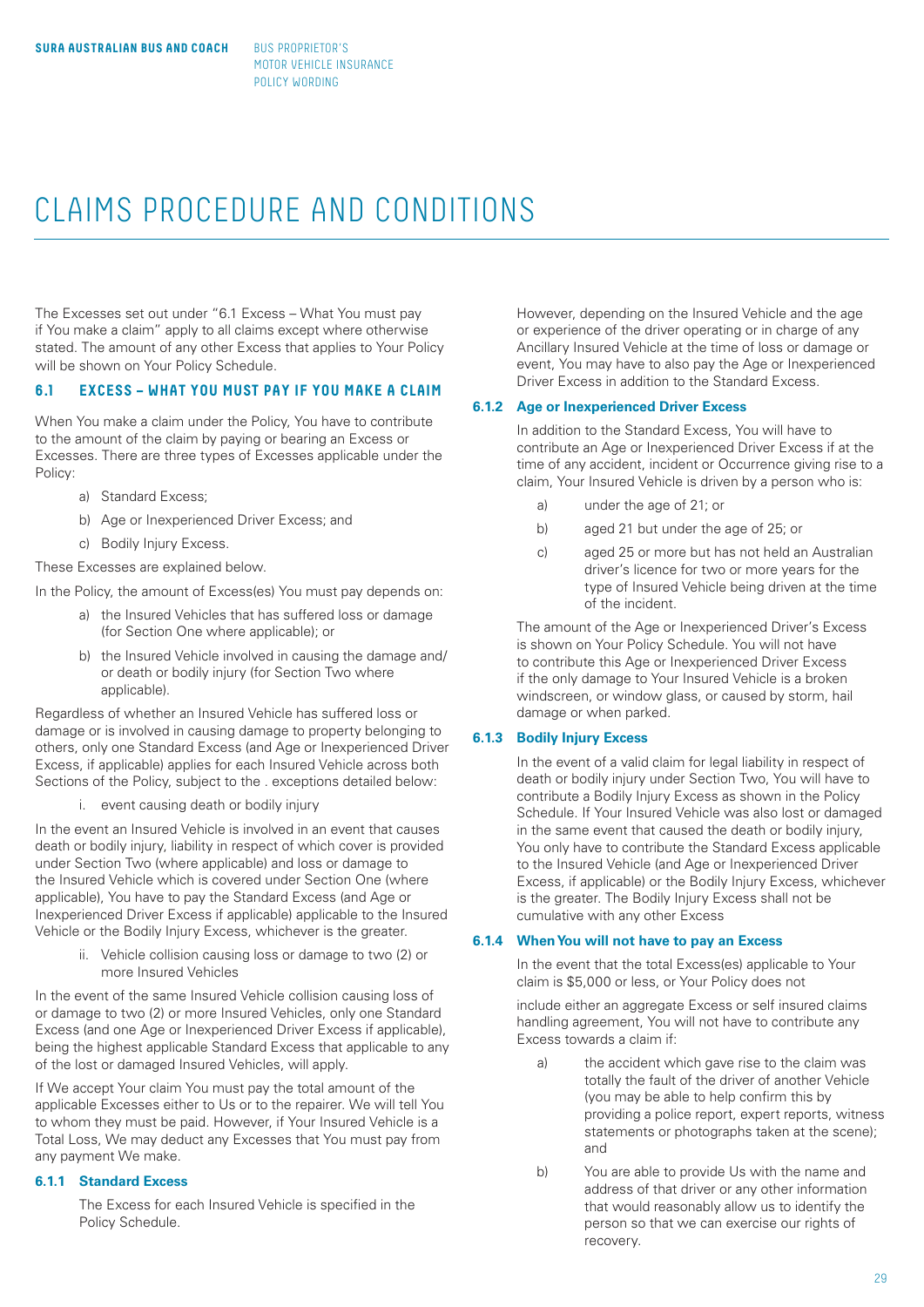We give this benefit only if we are allowed legally to recover the amount of any loss including any applicable excesses from the third party

Where the driver and/or owner of the other Vehicle disputes who was at fault You must pay or bear the applicable Excess(es) under this Policy. These Excess(es) will be refunded to You if We are successful in obtaining recovery from the other party.

# **6.2 REPAIRER OF YOUR CHOICE**

Where we agree to repair the Insured Vehicle, You may choose any licensed repairer of Your choice to repair Your vehicle, We reserve the right to invite, accept, adjust or decline estimates or to arrange for the removal of Your Insured Vehicle to other repairers acceptable to both of us.

We may not accept your repairer's estimate if we believe:

- they don't have the equipment or expertise to repair your vehicle;
- the scope is not correct; or
- their estimate is not competitive, having regard to comparable quotations for the same work from other repairers.

# **6.3 REPAIR GUARANTEE**

We will guarantee the quality of the repairs for any defect due

to faulty workmanship or faulty material for the life of that Insured Vehicle while it is still owned by You. only if the repairs have been authorised or managed by Us. For entitlement to any repairs under the guarantee You must first allow Us to inspect the Insured Vehicle and arrange any repairs that We agree with You are reasonably required.

Under the guarantee, We will not pay for any additional repairs we did not authorise.

#### **6.4 WHAT YOU MUST DO AFTER AN ACCIDENT OR THEFT**

If an incident, accident, or theft happens which may give rise to a claim, You must:

- a) take all reasonable steps to protect or safeguard Your Insured Vehicle from further loss, damage or theft;
- b) notify the police as soon as reasonably possible if Your Insured Vehicle or any of Your property is stolen or maliciously or intentionally damaged;
- c) tell Us or Your nominated agent as soon as reasonably practicable. You will be provided with a claim form and

advice on what to do;

- d) supply Us with all relevant information We may reasonably require to settle or defend the claim;
- e) notify Us of any other insurance or indemnity covering the same loss, damage or liability;
- f) give Us all reasonable help and relevant information that We request, which may include attending court to give evidence. You must do this even if We have paid Your claim because We may try to recover Our payment to You from the responsible person or We may want to defend a claim made against You;
- g) provide to Us full details in writing as soon as reasonably practicable after the happening of any incident, accident or theft which may become the subject of a claim under the Policy;
- h) send to Us as soon as reasonably possible any letter or communication from other parties;
- i) tell Us as soon as reasonably possible of any notice of impending prosecution or details of any inquest or official inquiry; and
- j) give all relevant information and reasonable assistance We may require to handle any claim that You make under the Policy.

If in doubt at any time, ring Us or Your nominated agent.

# **6.5 WHAT YOU MUST NOT DO AFTER AN ACCIDENT OR THEFT**

In the event of an accident or theft that may give rise to a claim. You must not:

- a) authorise repairs to or arrange replacement of any of the property insured in connection with any claim without Our consent, other than emergency repairs as set out in 1.3.3 above that are necessary to prevent further loss. Your claim is accepted, We will pay for these repairs, but You must retain receipts; or other evidence of the costs incurred;
- b) admit liability if an incident occurs which is likely to result in someone claiming against You; and
- c) make any admission of guilt or promise or offer of payment in connection with any such claim, unless

We first agree in writing. This applies to You or any other person making a claim under the Policy.

# **6.6 HOW CLAIMS ADMINISTRATION AND LEGAL PROCEEDINGS ARE UNDERTAKEN BY US**

When we pay a claim under the Policy, We have the right to exercise Your legal rights in Your name against the person responsible for the loss or damage.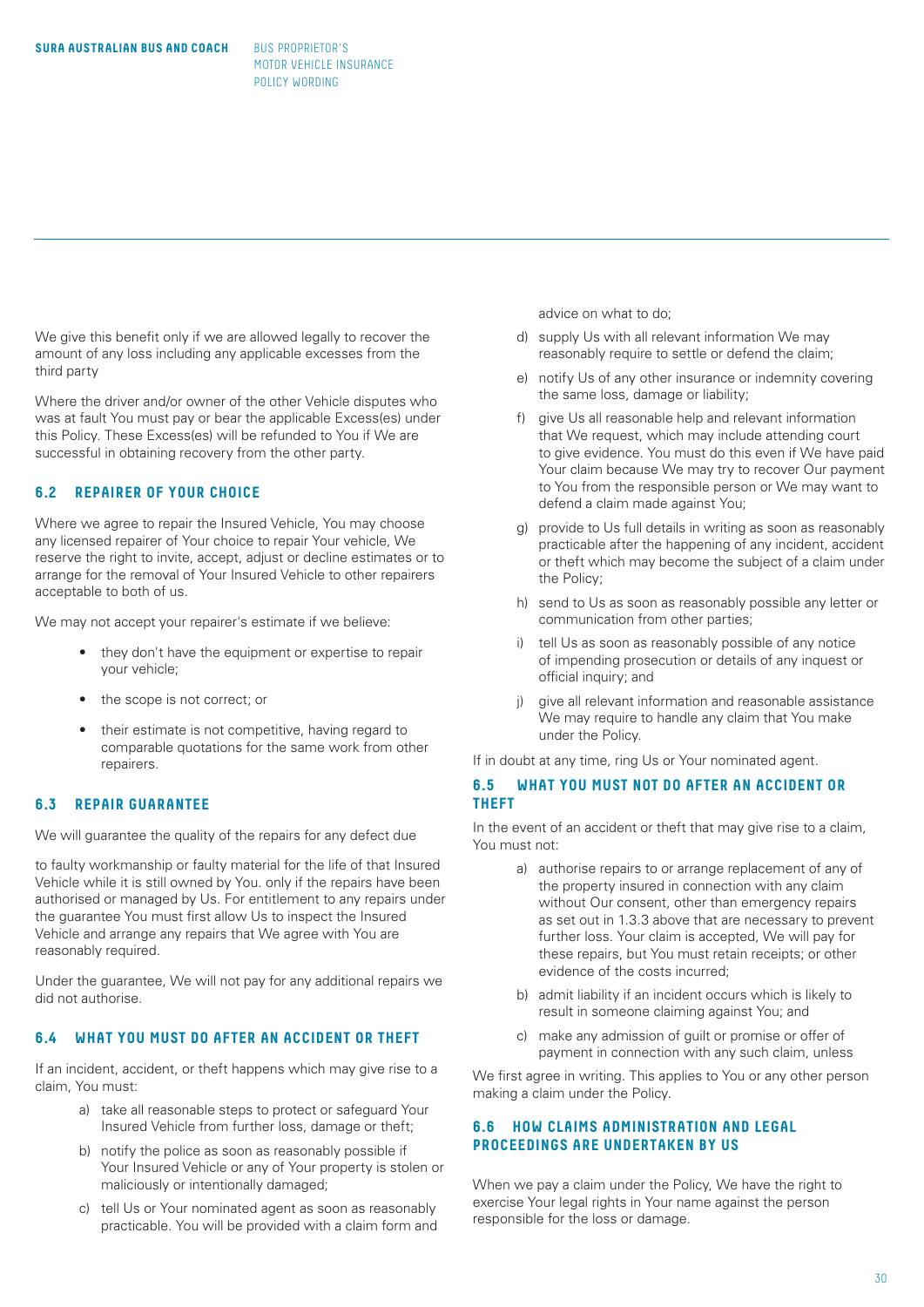We'll take full control of the administration, conduct or settlement of the recovery, including any legal defence. When We do any of these things in Your name, it will be at Our expense, however You'll need to give Us reasonable assistance. This may include following Our directions in relation to the conduct of any legal proceedings even after a claim has been paid. During the administration, conduct or settlement of the recovery, You can seek an update on the status of proceedings and We will consult you where appropriate.

When We pay a claim and some of the loss isn't covered by Your policy, We may offer to try to recover that loss for You when We take any steps to recover the covered loss. We can only do so if You agree to give Us documents that support your loss and agree with Us on how We'll handle that recovery.

You may also need to contribute to the associated costs if, to recover the loss for You, We need to take additional steps that We wouldn't otherwise need to take. We will talk to You about these steps before We take them.

If you've received a benefit under the Policy that You were not entitled to, We reserve the right to recover from You the amount We have paid. If We decline a claim for fraud, We reserve the right to recover Our reasonable administration, investigation and legal costs.

We'll also report any suspected fraudulent act to the Police for further investigation.